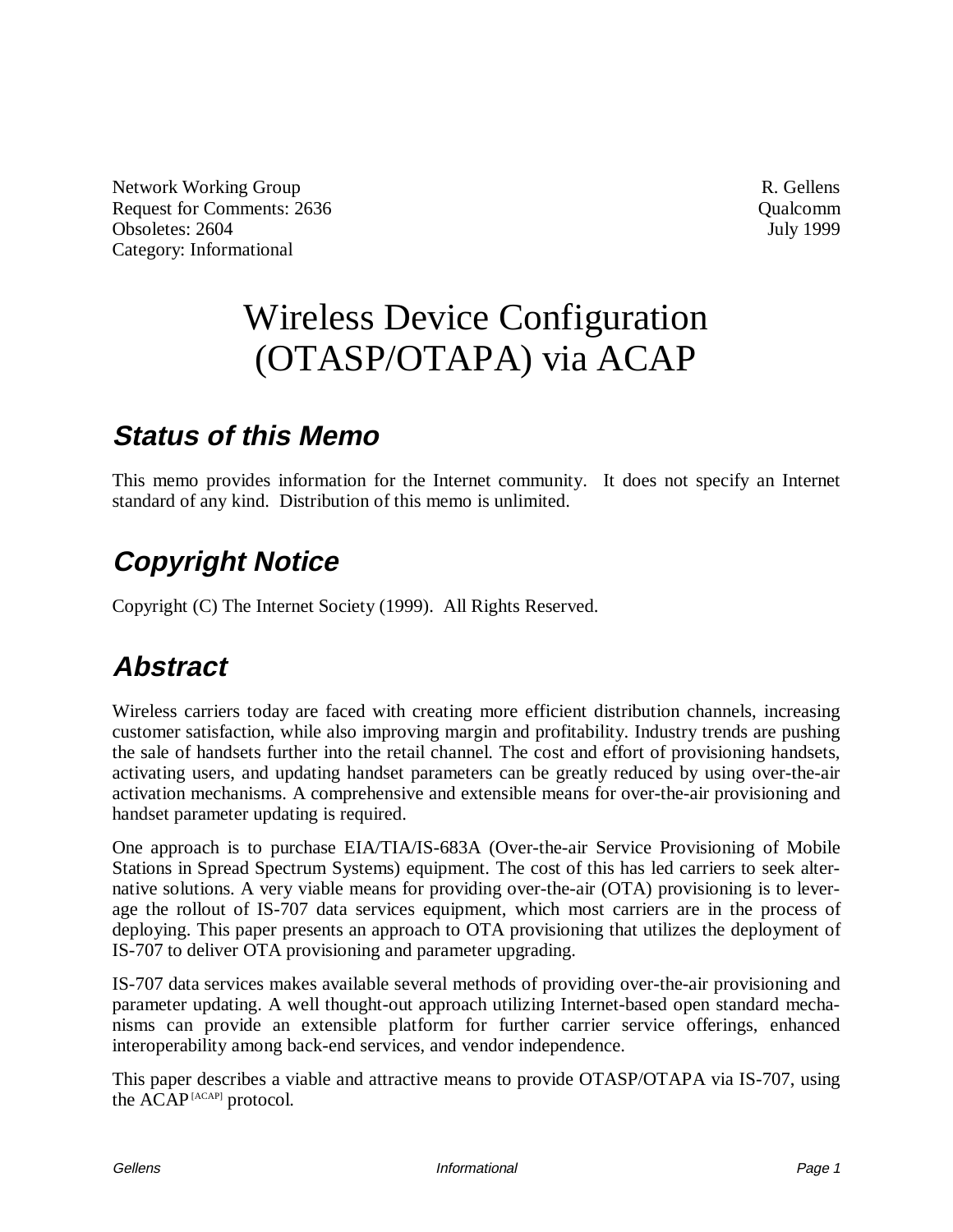# **Table of Contents**

| 1. |                |         |  |
|----|----------------|---------|--|
|    |                |         |  |
|    | 2.1            |         |  |
|    | 2.2            |         |  |
|    |                |         |  |
|    | 3.1            |         |  |
|    | 3.2            |         |  |
|    | 3.3            |         |  |
|    |                |         |  |
|    | 4.1            |         |  |
|    | 4.2            |         |  |
|    | 4.3            |         |  |
|    | 4.4            |         |  |
|    | 4.5            |         |  |
|    |                |         |  |
|    | 5.1            |         |  |
|    | 5.1.1          |         |  |
|    | 5.1.2          |         |  |
|    | 5.1.3<br>5.1.4 |         |  |
|    | 5.1.5          |         |  |
|    |                |         |  |
|    |                | 5.1.5.1 |  |
|    |                | 5.1.5.2 |  |
|    |                | 5.1.5.3 |  |
|    |                | 5.1.5.4 |  |
|    |                | 5.1.5.5 |  |
|    |                | 5.1.5.6 |  |
|    |                | 5.1.5.7 |  |
|    |                | 5.1.5.8 |  |
|    | 5.1.6          |         |  |
|    | 5.1.7          |         |  |
|    | 5.2            |         |  |
|    | 5.3            |         |  |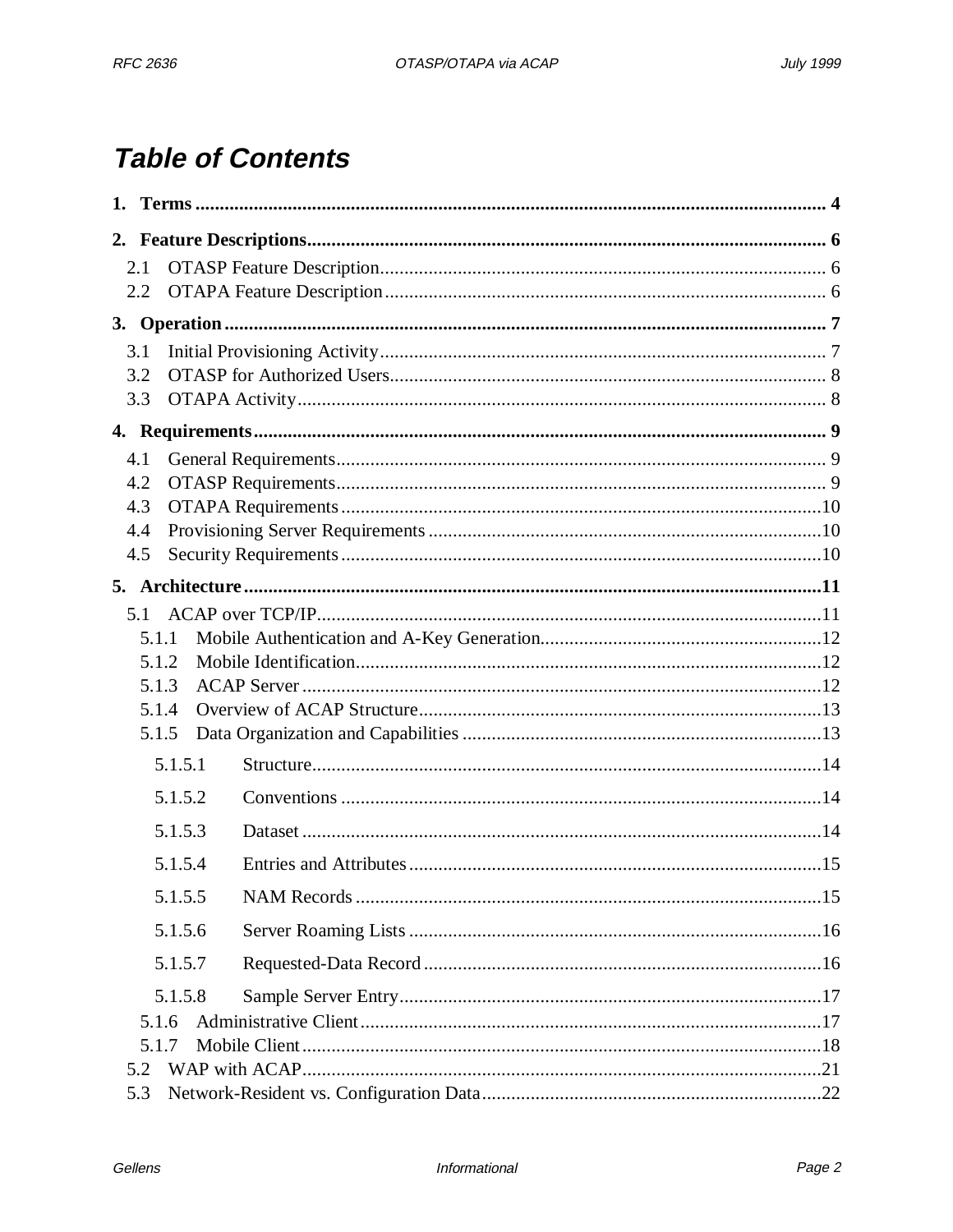| 5.4   |  |  |
|-------|--|--|
|       |  |  |
| 6.1   |  |  |
|       |  |  |
| 7.1   |  |  |
| 7.2   |  |  |
| 7.3   |  |  |
| 7.4   |  |  |
|       |  |  |
| 8.1   |  |  |
| 8.1.1 |  |  |
| 8.1.2 |  |  |
| 8.1.3 |  |  |
| 8.2   |  |  |
| 9.    |  |  |
| 10.   |  |  |
| 11.   |  |  |
| 12.   |  |  |
| 13.   |  |  |
| 14.   |  |  |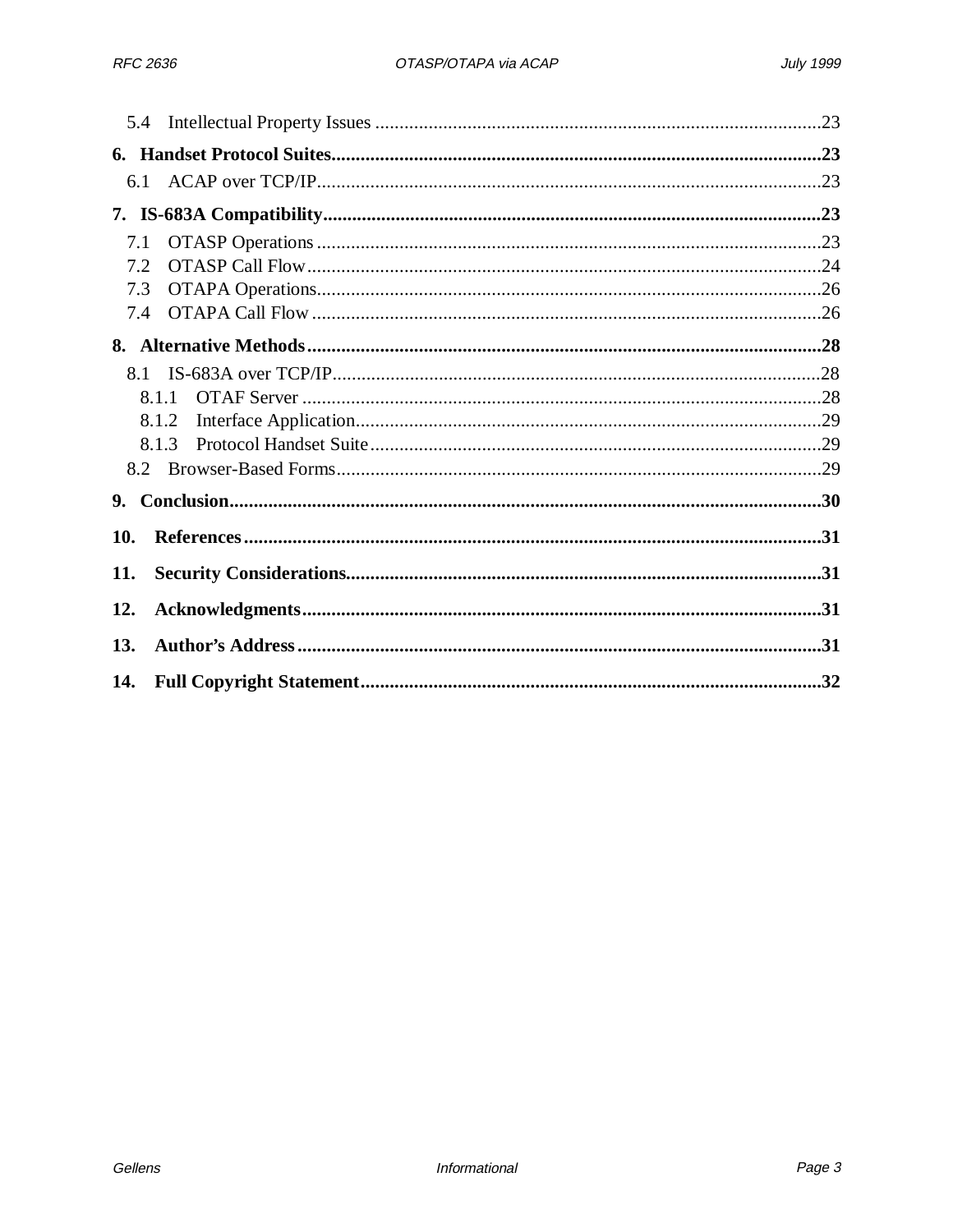# **1. Terms**

**Application Configuration Access Protocol (ACAP) –** An Internet protocol (RFC-2244) that provides remote storage and access of configuration and preference information.

**Activation –** A process in which a mobile station and network become programmed so that a mobile station becomes operable and can be used for cellular service once authorized by the service provider.

**Authentication –** A procedure used to validate a mobile station's identity.

**Authentication Center –** An entity that manages the authentication information related to the mobile station.

**Authentication Key (A-key) –** A secret 64-bit pattern stored in the mobile station. It is used to generate and update the mobile station's shared secret data. The A-key is used in the authentication process.

**Authorization –** An action by a service provider to make cellular service available to a subscriber.

**Call –** A temporary communication between telecommunications users for the purpose of exchanging information. A call includes the sequence of events that allocates and assigns resources and signaling channels required to establish a communications connection.

**Cellular Service Provider –** A licensee of the responsible government agency (in the U.S. a licensee of the Federal Communications Commission) authorized to provide Cellular Radiotelephone Service.

**Challenge/Response Authentication Mechanism using Message Digest 5 (CRAM-MD5)** – An authentication mechanism which is easy to implement, and provides reasonable security against various attacks, including replay. Supported in a variety of Internet protocols. Specified as baseline mechanism in ACAP. CRAM-MD5 is published as RFC 2195.

**Code Division Multiple Access –** A technique for spread-spectrum multiple-access digital communications that creates channels through the use of unique code sequences.

**Customer Service Center –** An entity of a service provider that provides user support and assistance to subscribers.

**Customer Service Representative** – A person that operates from a customer service center and provides user support and assistance to subscribers.

**Diffie-Hellman Algorithm –** A public-key cryptography algorithm for exchanging secret keys. Uses the equation  $k = g^{xy} \mod p$ , where *k* is the secret key. The equation is executed by each party of the session based on the exchange of independently generated public values.

**Digits –** Digits consist of the decimal integers 0,1,2,3,4,5,6,7,8, and 9.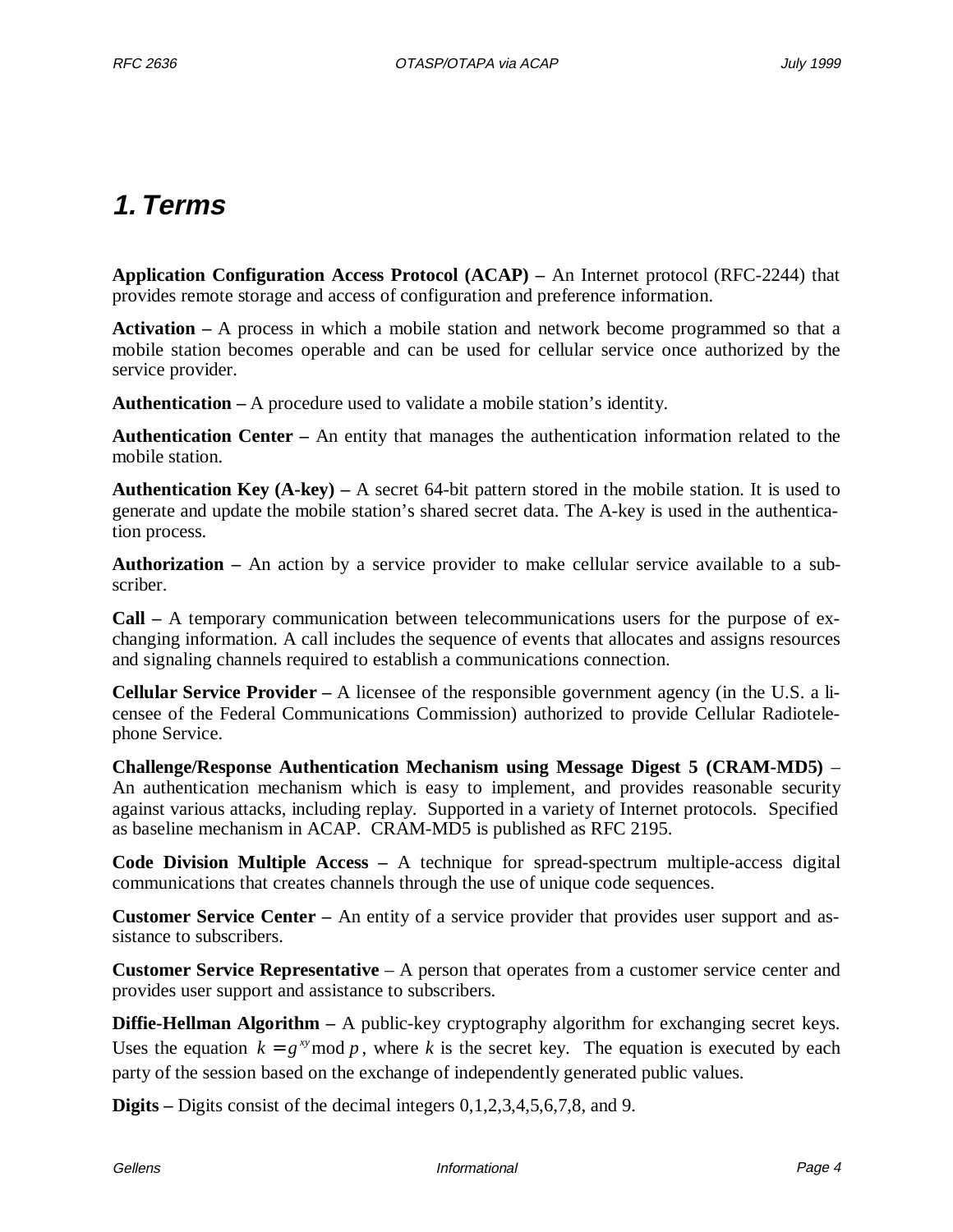**Dual-mode Mobile Station –** A mobile station capable of both analog and digital operation.

**Electronic Serial Number (ESN) –** A 32-bit number assigned by the mobile station manufacturer used to identify a mobile station. The ESN is unique for each legitimate mobile station.

**Home Location Registry (HLR)** – The location register or database to which a MIN is assigned for record purposes such as subscriber information.

**Message Digest 5 (MD5)** – A one-way cryptographic hash function. Widely deployed in Internet protocols. Published as RFC 1321.

**Mobile Identification Number (MIN)** – The 10-digit number that represents a mobile station's directory number.

**Mobile Station (MS) –** A station, fixed or mobile, which serves as the end user's wireless communications link with the base station. Mobile stations include portable units (e.g., hand-held personal units) and units installed in vehicles.

**Mobile Switching Center (MSC) –** A configuration of equipment that provides cellular radiotelephone service.

**Mobile Terminal Authorizing System (MTAS) –** A control system that provides the capability to load the CDMA network HLR with mobile station profile information.

**Number Assignment Module (NAM) –** The mobile station's electronic memory module where the MIN and other subscriber-specific parameters are stored. Mobile stations that have multi-NAM features offer users the option of using their units in several different markets by registering with a local number in each location.

**Over-the-air Service Provisioning Function (OTAF)** – A configuration of network equipment that controls OTASP functionality and messaging protocol.

**Over-the-air Parameter Administration (OTAPA) – Network initiated OTASP process of** provisioning mobile station operational parameters over the air interface.

**Over-the-air Service Provisioning (OTASP)** – A process of provisioning mobile station operational parameters over the air interface.

**Quick-Net-Connect (ONC) –** An IS-707 data service capability that utilizes the Async Data Service Option number but bypasses the modem connection for a direct connection to an IPbased internet.

**Roamer –** A mobile station operating in a cellular system or network other than the one from which service was subscribed.

**Simple Authentication and Security Layer (SASL) – An Internet protocol (RFC-2222) that** provides a framework for negotiating authentication and encryption mechanisms.

**Service Provider –** A company, organization, business, etc. which sells, administers, maintains, and charges for the service. The service provider may or may not be the provider of the network.

**Shared Secret Data (SSD)** – A 128-bit pattern stored in the mobile station (in semi-permanent memory) and known by the network. The A-key is used to generate the SSD at the network and in the mobile station for comparison.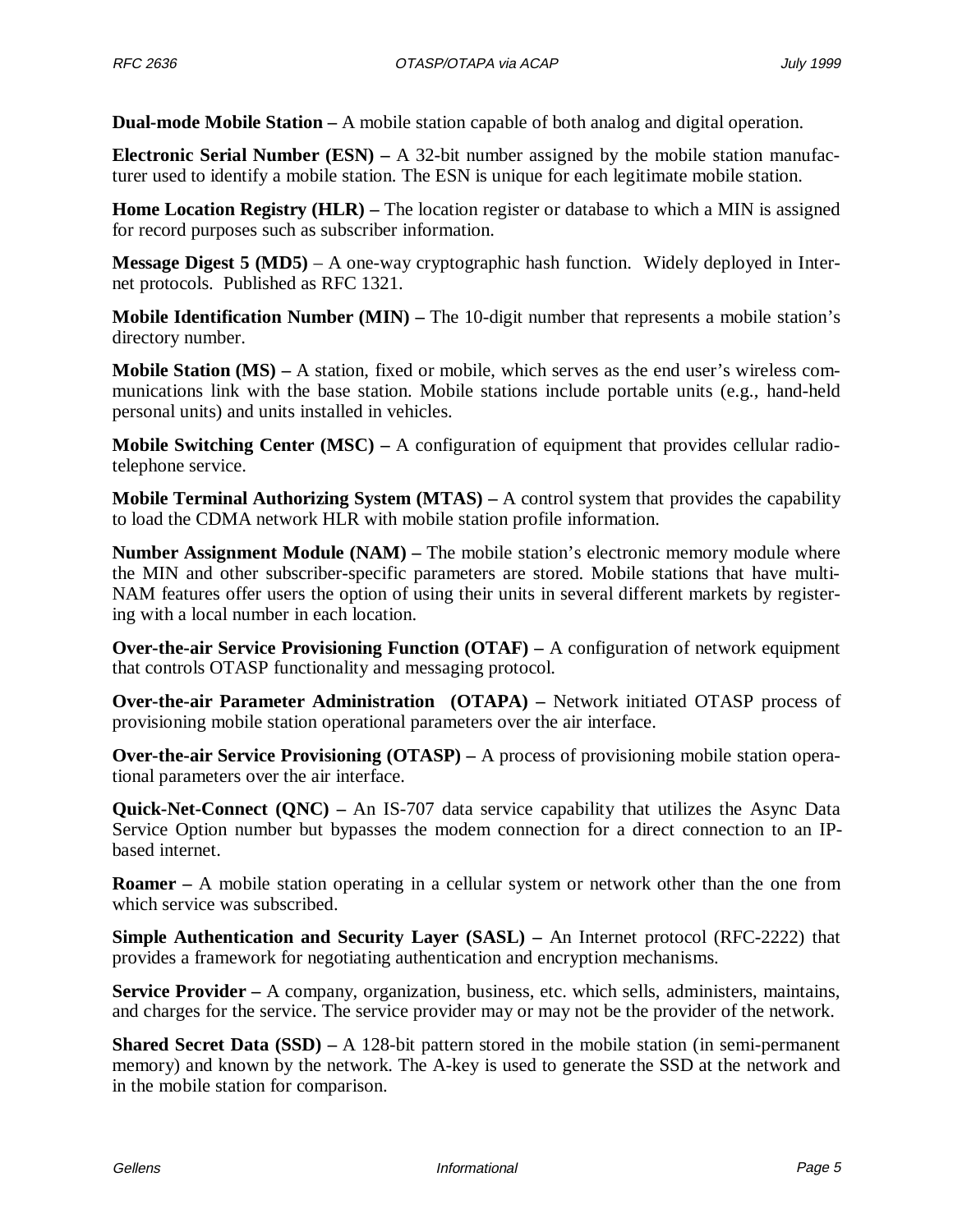**Wireless Application Protocol (WAP)** – A set of network and application protocols including a datagram protocol (WDP), Transport Layer Security (WTLS), Transaction Protocol (WTP), Session Protocol (WSP), and Application Environment (WAE), which use carrier-based gateways to enable wireless devices to access Web resources. See <http://www.wapforum.org> for specifications and details.

# **2. Feature Descriptions**

### **2.1 OTASP Feature Description**

The Over the Air Service Provisioning (OTASP) feature allows a potential wireless service subscriber to activate new wireless services, and allows an existing wireless subscriber to make services changes without the intervention of a third party. OTASP includes the following:

- A way to establish a user profile.
- "Over-The-Air" programming of a Number Assignment Module (NAM), IMSI and Roaming Lists, including Data option parameters, and optionally, service provider or manufacturer specific parameters (e.g., lock code, call timer).
- An Authentication Key (A-key) Generation procedure.
- A-key storage

### **2.2 OTAPA Feature Description**

The Over-the-Air Parameter Administration (OTAPA) feature allows wireless service providers to update a NAM, IMSI, and Roaming List information in the mobile station remotely without the intervention of a third party. This capability increases flexibility and reduces costs for carriers involved with mass changes that affect every handset, such as area-code splits.

OTAPA includes the following:

- Update a user's Number Assignment Module (NAM)
- Update Data option parameters
- Update service provider or manufacturer specific parameters (e.g., Server address(es), lock code, call timer).
- Update roaming lists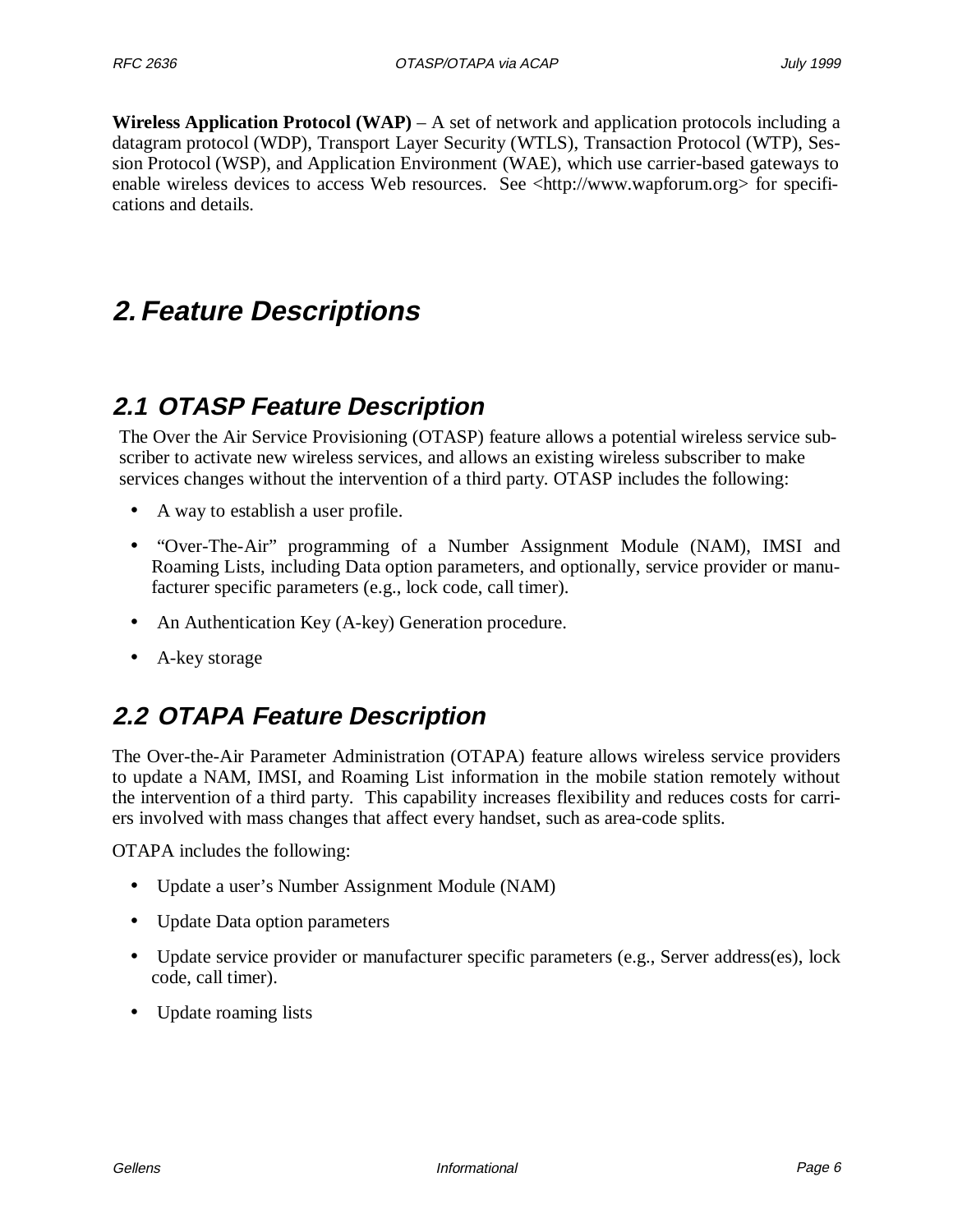# **3. Operation**

### **3.1 Initial Provisioning Activity**

A new subscriber needs to give the intended service provider sufficient information (e.g., name, address, etc.) to prove credit-worthiness and establish a record within the service provider's billing system. In addition, the ESN of the mobile station needs to be given to the provider. This may occur in three ways:

**Voice scenario** — A customer care representative collects credit information during a voice conversation. This call is made from a different phone (e.g., wired service) or is initiated using the IS-683A OTASP dialing scheme (i.e., \*228*xx*).

Once the user has been authorized, the customer care representative creates a record in the CDMA network HLR, thus allowing use of the CDMA network. In addition, a limited-time Ndigit password is created which is tied to the ESN. The choice of N (how many digits) is up to the carrier (as a trade-off between security and user inconvenience). All required provisioning information (including the limited-time password) is loaded into the provisioning server.

The user is then told to hang up and call a special number, of the form \*228 XX *<N-digit password>* SEND (the XX code is the same as used in the initial voice call). This causes the mobile station to initiate a provisioning session.

The mobile station and the provisioning server authenticate, and all required provisioning information is downloaded into the mobile station. The user receives some form of notification once the activity is complete. This notification can be an audible tone or a text message on the mobile station display. (The form and content of this notification can be part of the provisioning data downloaded by the mobile station.) Once this initial provisioning activity is complete the user has a fully authorized mobile station ready for use.

**Forms scenario** — An interactive user interface is presented via a browser on the mobile station. The subscriber fills in the requested information. (Note that entering non-numeric data presents some user interface challenges on many mobile devices.)

A back-end server validates the information, and if possible, the customer is authorized, a limited-time password is generated, HLR and provisioning server records are created and the actual OTASP operation begins. Otherwise, a voice call is made to a customer care representative.

**Desktop scenario** — The subscriber uses a desktop (or in-store kiosk) web browser to contact the carrier, and enters the usual personal information.

The carrier's server validates the information, and if possible, the customer is authorized, a limited-time password is generated, HLR and provisioning server records are created, and the subscriber is told to dial a special number on the handset. Once this code is entered, the actual OTASP operation begins. Otherwise, the user is asked to make a voice call to a customer care representative.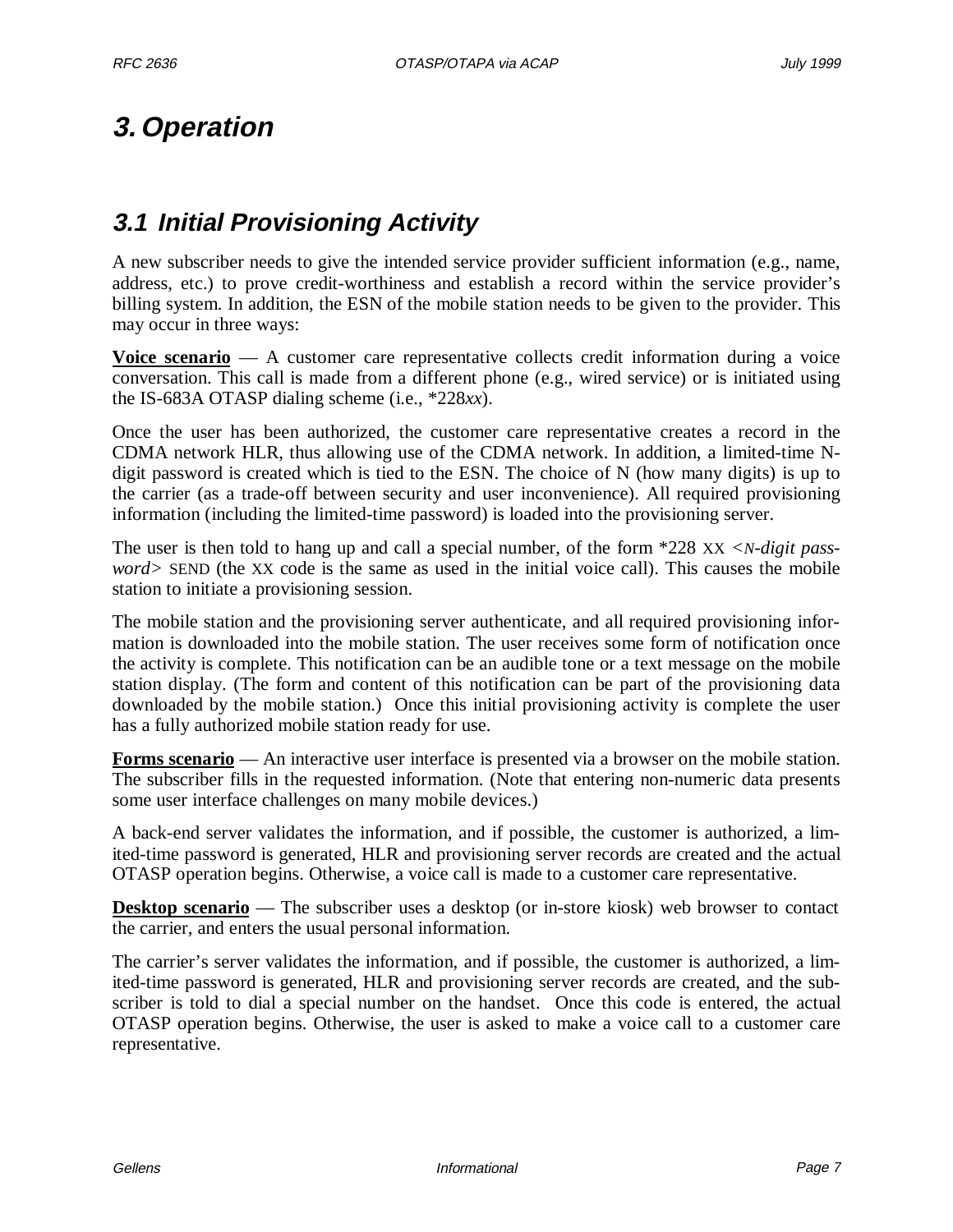### **3.2 OTASP for Authorized Users**

Users already authorized for use of the CDMA network can also initiate provisioning activity. This could happen after being directed to do so by a Customer Care representative, either from a phone conversation or via mail notification. This type of OTASP activity is needed in cases where the carrier desires to upgrade CDMA parameters in the mobile stations or in cases where mobile station troubleshooting is needed.

This type of OTASP occurs in similar fashion to the initial OTASP activity. The mobile station downloads the new provisioning information in the same way.

# **3.3 OTAPA Activity**

Typical OTAPA capability involves upgrading a large number of mobile stations. OTAPA activity needs to be performed in a manner that does not impose on revenue bearing CDMA network activity. OTAPA operations are initiated at the customer care center. This can be accomplished by queuing a notification to the mobile station (via 1-way SMS or special caller-ID) after the provisioning server has the updated configuration data. OTAPA activity will not occur until the mobile station has acquired CDMA service on the carrier's network and the notification has reached the mobile station.

Alternatively, OTAPA can be handled by including a recheck interval in the set of data used to provision the mobile station. When using a low-overhead protocol, such as ACAP  $[ACAP]$ , it is reasonable to have a mobile station check in periodically to see if anything has changed. The time of day and/or day of week that such rechecks should occur could be included in the provisioning data.

OTAPA activity can be terminated at any time due to user call activity.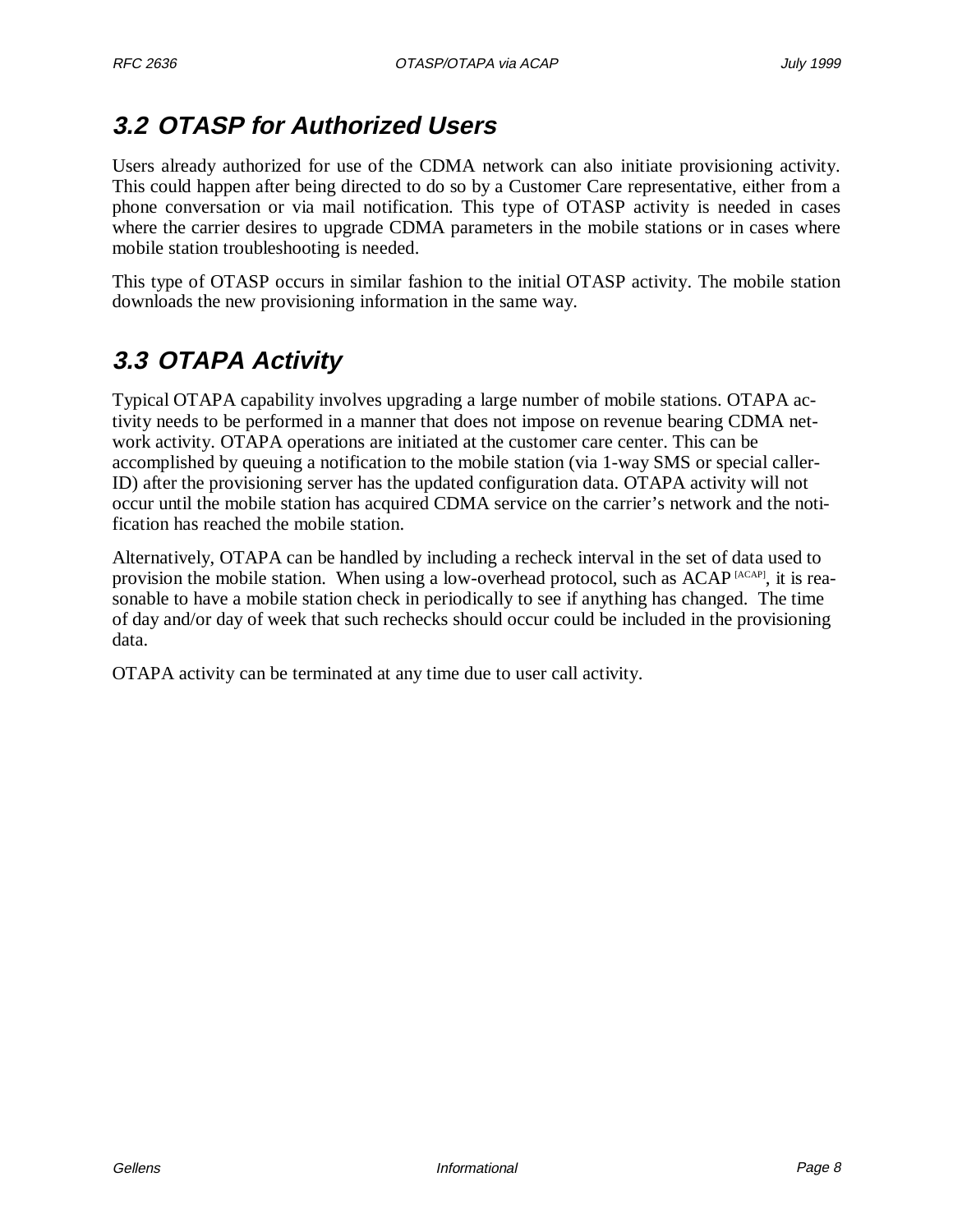# **4. Requirements**

### **4.1 General Requirements**

IS-683A OTASP operations occur between a mobile station and an over-the-air service provisioning function (OTAF) using IS-95A traffic channel data burst messages. OTASP/OTAPA via data services require that the CDMA carrier have an IS-707 data services capable network. The IS-707 service must be either Packet Data Service (IS-707.5) or Quick-Net-Connect (QNC).

The mobile station must support:

- IS-707 Data Service capability
- Packet/QNC RLP protocol
- PPP protocol to peer to the IS-707 IWF
- IP protocol to provide the network layer for routing to the provisioning server
- A transport layer for end-to-end communication (such as TCP)
- Authentication and optionally encryption
- Application software to handle the provisioning protocol and memory access.
- Domain Name System (DNS) query capabilities sufficient to obtain the (IP) address of the provisioning server (or the provisioning server's address could be provided during PPP negotiation).

Lastly, the ability must exist for the mobile to make a data call and (optionally) a voice call without a MIN.

### **4.2 OTASP Requirements**

The OTASP function requires the mobile station to originate an IS-707 data call and (optionally) a voice call using a completely unprovisioned mobile station. The CDMA network must support this capability.

OTASP via data services uses a provisioning server that contains the parameter information for mobile stations. The authorizing agent (or software) at the customer care center must be able to add user and mobile station information into both the CDMA network HLR and the provisioning server during the initial authorizing process. The provisioning server must be capable of servicing a mobile as soon as its record is created.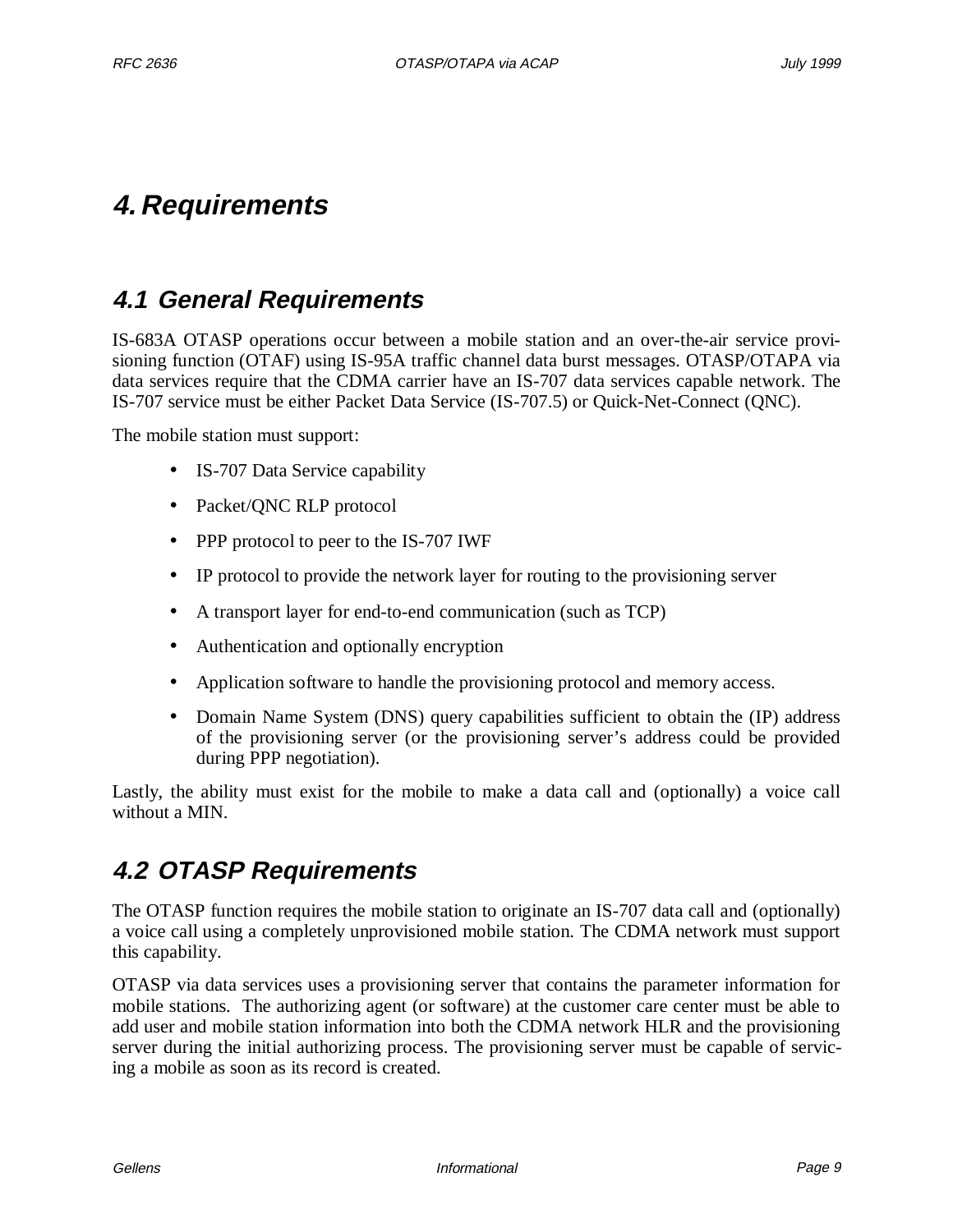# **4.3 OTAPA Requirements**

IS-683A OTAPA is performed by a mobile-terminated call that downloads parameters to the mobile station. OTAPA calls occur without user interaction.

In order to perform OTAPA via data services the network needs to direct the mobile station to initiate a special-purpose data call. Several existing methods can be used to implement this capability, for example, a mobile-terminated one-way SMS message. The SMS message content can contain any information required by the mobile station. The mobile station would need a simple parser of SMS messages in order to know when to originate an OTAPA call, as opposed to normal SMS message processing. The OTAPA call would be performed in similar fashion to a registration call. More specifically, the user would not be informed of the call activity.

There are alternative means that can be employed to initiate OTAPA activity; for example, a mobile-terminated voice call with caller-ID using a specialized telephone number. Another alternative is for mobile stations to periodically check in with the provisioning server to check for updated information. ACAP, for example, is designed for such a model. The recheck interval, as well as the time of day and/or day of week that such checks should be used, can be part of the provisioning data sent to the mobile stations.

### **4.4 Provisioning Server Requirements**

IS-683A utilizes an over-the-air service provisioning function (OTAF) to perform the networkside provisioning activity. OTASP/OTAPA via data services replaces the OTAF with a provisioning server. The provisioning server resides on an IP network within the controlled confines of the carrier. The provisioning server must perform all the service provisioning and parameter administration functions that the OTAF provides. The provisioning server must also have an interface to the carrier's Mobile Terminal Authorizing System (MTAS). This interface serves to synchronize the provisioning server with the information in the MTAS. The specific requirements of this interface depend on the capabilities and interfaces of the carrier's customer care center system(s). The provisioning server must be capable of receiving dynamic updates from the MTAS and have the provisioning information immediately available for downloading into the chosen mobile station. A standard ACAP server provides an excellent means to meet these requirements.

The provisioning server must be capable of performing an authentication procedure with the mobile station. This authentication mechanism must be capable of authenticating both the mobile station and the provisioning server.

# **4.5 Security Requirements**

OTASP requires that an authentication procedure be performed to validate the mobile station to the provisioning server, while OTAPA requires a mechanism where the mobile validates the server.

The provisioning server must be capable of either:

• OTAF A-key generation using a Diffie-Hellman mechanism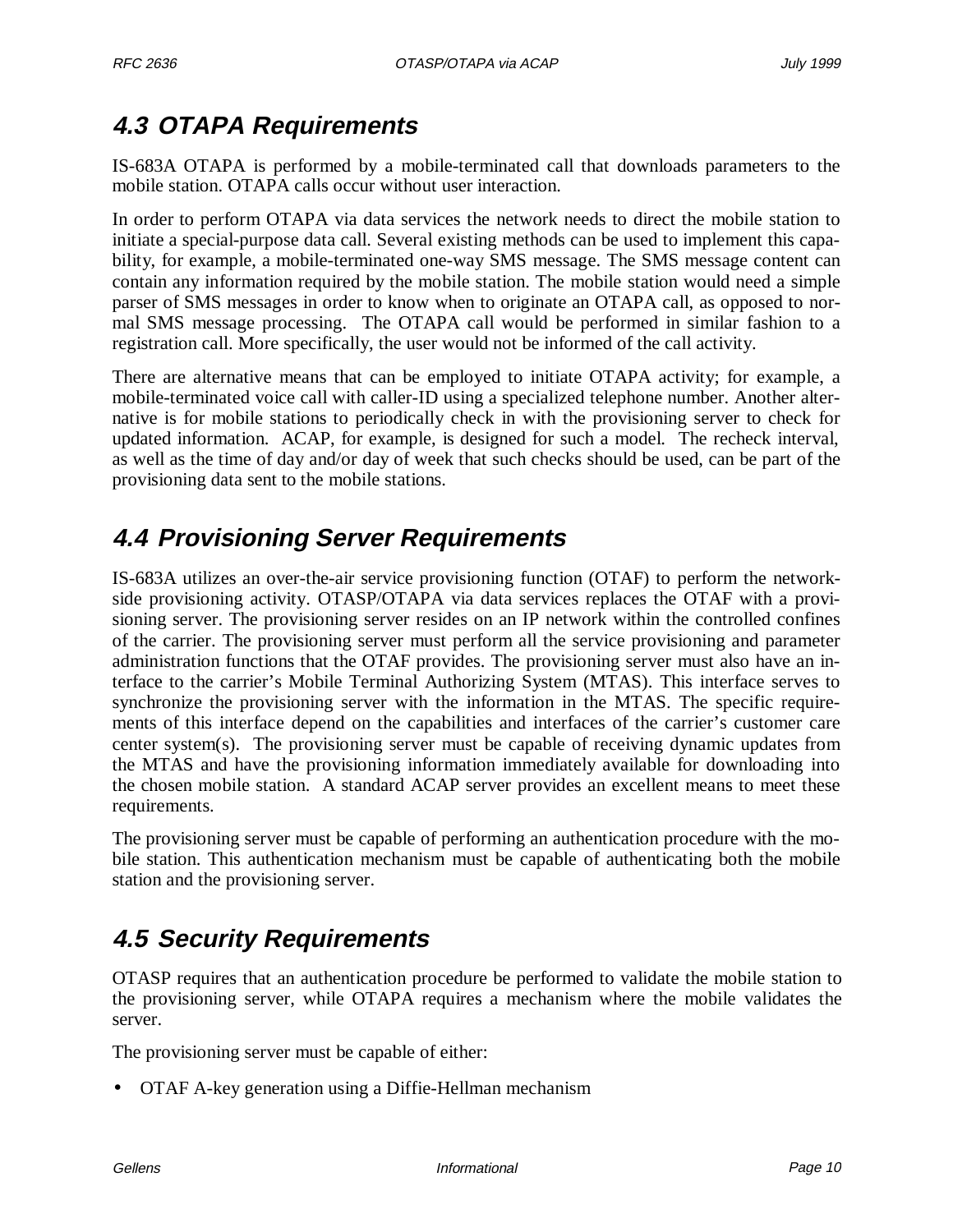Or:

• Receiving A-keys from the carrier network.

Since data OTASP/OTAPA operates over IP within the carrier's network, end-to-end encryption between the mobile station and the provisioning server should be considered as a future enhancement. End-to-end encryption protects against attacks from within a carrier's network, and safeguards the provisioning data (for example, roaming lists).

### **5. Architecture**

### **5.1 ACAP over TCP/IP**

Figure 1 shows a provisioning server in the carrier's intranet which supports the Application Configuration Access Protocol (ACAP, RFC 2244). An administrative client in the customer care domain updates this server using ACAP. Handsets are provisioned and configured using a small ACAP client.



**Figure 1**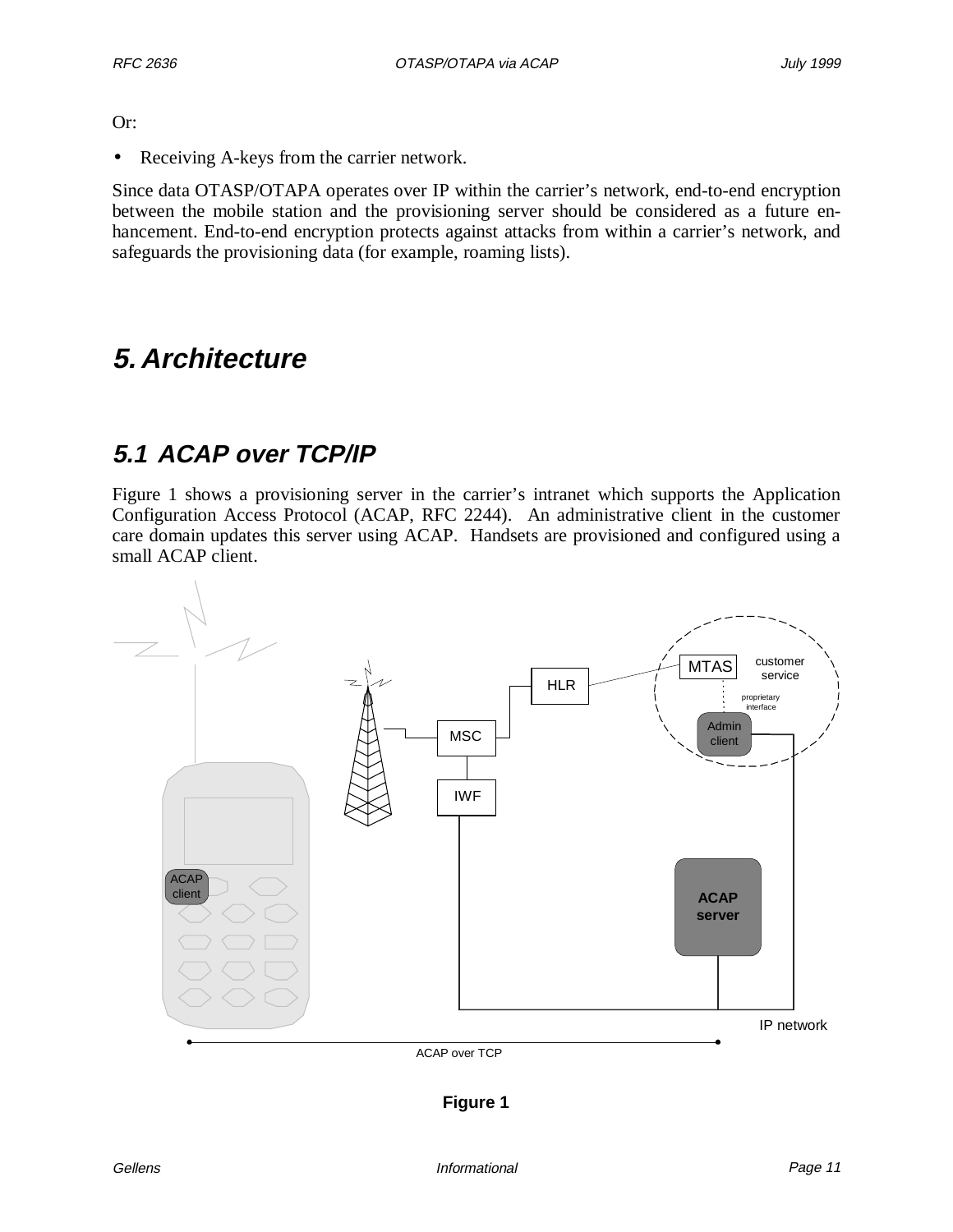ACAP is an open Internet protocol designed to solve the problem of client access to configuration and related data. Among its primary goals are protocol simplicity, support for thin clients, and ease of operation over limited bandwidth. ACAP provides a high degree of extensibility, especially in authentication mechanisms, specialized attribute handling, and data management.

### **5.1.1 Mobile Authentication and A-Key Generation**

The mobile client authenticates with the ACAP server prior to performing any activities. Authentication uses the mobile's ESN and a shared secret. Provisioned mobiles derive the shared secret from the A-Key; unprovisioned mobiles use a limited-time password as the secret.

The limited-time password is provided to the user by the Customer Care representative during the initial call (as instructions to dial a specific number). This code is N digits long. The carrier selects the number of digits, as a trade-off between security and user convenience.

The baseline ACAP authentication mechanism uses the shared secret plus a random challenge from the server as input to a one-way cryptographic hash function (specifically, keyed-MD5). This is analogous to the existing IS-683A authentication mechanism which uses a random challenge and the CAVE algorithm.

An A-Key is generated using a Diffie-Hellman exchange, as is done in IS-683A.

### **5.1.2 Mobile Identification**

Provisioning records are identified using the ESN and the current NAM in use.

### **5.1.3 ACAP Server**

As a standard ACAP server, the provisioning server includes configurable datasets and dataset inheritance for the management of the data stores.

The administrative client can use the same simple ACAP protocol to load and modify the ACAP server as the mobile stations uses for provisioning. While any implementation-specific mechanisms available from the server vendor could instead be used for this purpose, the ability to use ACAP can greatly simplify the administrative client, as well as make it independent of the server.

ACAP includes an authentication framework (Simple Authentication and Security Layer, SASL, RFC 2222 $)$ <sup>[SASL]</sup>. SASL allows any standard or custom authentication and encryption mechanism to be used. One of the most important features of SASL is that it is designed for a world in which what is "good enough" security today isn't good enough tomorrow. As the threat model changes, SASL allows higher-strength mechanisms to be easily added while supporting already deployed clients and servers. SASL is achieving widespread deployment in a number of Internet protocols.

**Strongpoints:** Since the ACAP protocol was designed for precisely this type of provisioning activity, its adoption can greatly reduce the cost, time to market, and support required for the provisioning server. Additionally, the ACAP protocol provides an open standard method for mobile stations and other systems to access the provisioning server. Commercial ACAP servers are be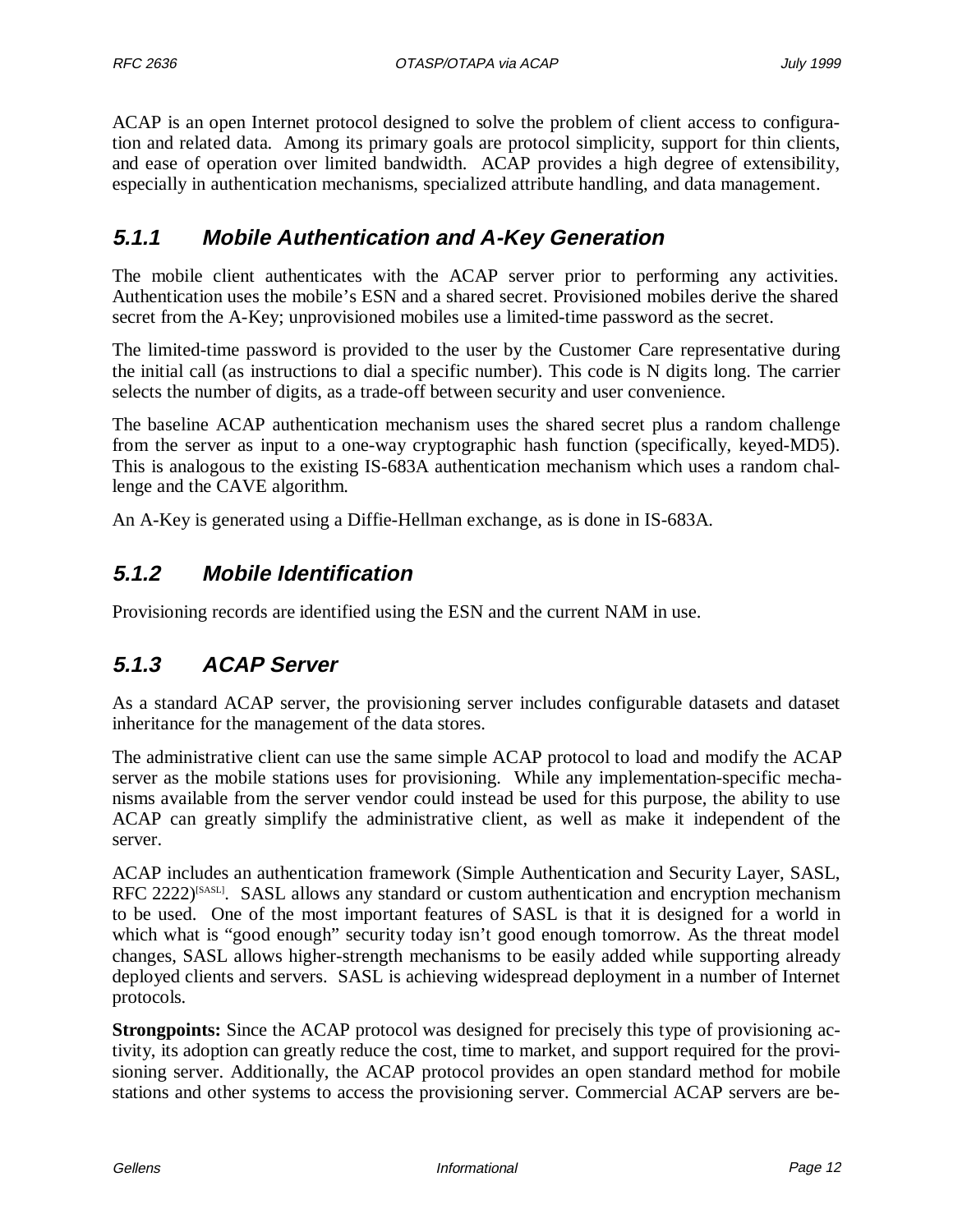ing developed by numerous companies. The ACAP client code is very small and simple, and thus can be incorporated into virtually any mobile device at minimal cost. As an open standard, the ACAP protocol has benefited from years of review and experience.

### **5.1.4 Overview of ACAP Structure**

ACAP organizes data by *datasets*. The structure of a dataset is defined by the *dataset class*. Generally, ACAP servers do not have knowledge of dataset classes. This allows the dataset to be expanded without modifying the server in any way. A dataset is an instantiation of the dataset class, which is a logical definition of what is in a dataset, and how it is used.

Datasets contain *entries*. Entries contain *attributes* and *values*. Attributes and values are actually *metadata*, such as *name*, *length*, and *value*. Any entry can also be a dataset (datasets are hierarchical).

For example, consider the ACAP addressbook dataset class, designed to hold names, email addresses, phone numbers, and related information for a person's contacts. A given user may have one or more addressbook datasets. Each entry holds information about one person or entity. Attributes in the entry hold specific items of information, such as the given name, surname, various email addresses, phone numbers, and so forth. If an entry is a list of people (such as a mailing list or specific group of people), it is a subdataset, containing its own entries.

Some clients may look at only a subset of the attributes. For example, a mobile handset ACAP client may download only the alias (nickname), name, primary phone number and email address of each entry, while a desktop client may access all attributes.

### **5.1.5 Data Organization and Capabilities**

ACAP provides custom hierarchical datasets. Server data can be organized to fit the needs of the applications using the dataset.

In OTASP/OTAPA over ACAP, data on the server is organized to both take advantage of ACAP capabilities and to use items that are identical to IS-683A, allowing for reuse of IS-683A handset engines.

ACAP servers also support data inheritance. All data items which are physically in the inherited dataset and not in the inheriting dataset logically also exist in the inheriting dataset. This is recursive, as the inherited dataset can itself inherit from another dataset. This powerful concept allows potentially large groups of mobile stations to inherit items from a single common entity. For example, preferred roaming lists can be stored in datasets based on geographic areas, and automatically inherited by an individual mobile station in that area. The roaming lists could be further subdivided, for example based on tiers of free NVRAM in the mobile. The mobile client need not be aware of this; it happens entirely on the server.

ACAP uses trees to provide the data hierarchy. These data trees can be viewed as similar to the directory/file structure used with all common operating systems. The built-in inheritance mechanism, together with the hierarchical structure, makes it extremely easy to update general data without disturbing specific data.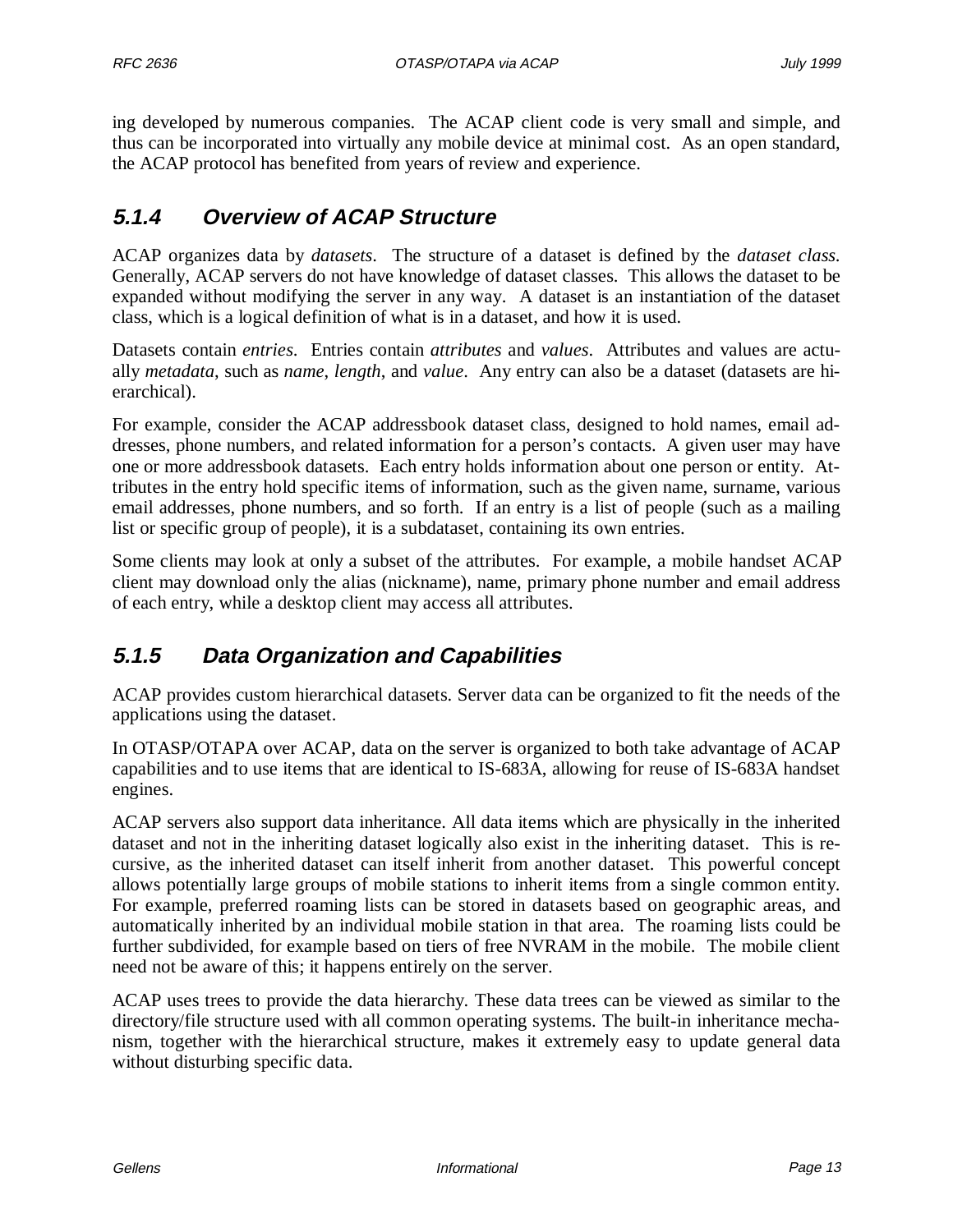Datasets exist within the *user*, *group*, and *host* hierarchies. The user hierarchy holds datasets which belong to individual users. The group hierarchy holds datasets which belong to groups (for example, the "Region." groups in section 5.1.5.6). The host hierarchy holds datasets which are for specific machines or systems.

In addition to providing customizable data trees, ACAP also provides several standard datasets for all clients. There is a *capabilities* dataset that contains information on custom functionality and enhanced features available to a specific client or at the site generally. This allows a server to advertise any protocol extensions, specialized attribute handling, or other enhanced functionality it supports. A client that needs to use these features can thus easily determine what is available before trying to use them.

### **5.1.5.1 Structure**

We divide the data accessed by the client into provisioning items, group items, and client state items. Provisioning data contains NAM items and requested-data items. Group items (such as preferred roaming lists), are not specific to any mobile device. Group items physically exist in their own datasets, but through inheritance logically appear in client datasets.

The mobile stations always read data from provisioning entries and write data to client state entries. This structure makes both mobile clients and server configuration easy and simple, while allowing for extensive custom and diagnostic capabilities.

### **5.1.5.2 Conventions**

- "" This signifies the empty string (used here for ACAP entries).
- $\sim$  This is shorthand for "user/ $\lt$ userid $\gt$ ". It is part of the ACAP protocol.

### **5.1.5.3 Dataset**

Provisioning information is located in the "OTAP" dataset class. (The full specification of this dataset will be published in a subsequent document.) The prefix "Provision." is used for items that are to be downloaded to the mobile, and the prefix "Client." is used for items which the client stores on the server.

Provisioning data within the OTAP dataset is organized as a series of items, each of which is stored in its own entry. The entry name is the item name, and the "OTAP.VALUE" attribute contains the item value. This structure permits change notification on a per-item basis.

We chose the "Provision" and "Client" names to simplify various operations. For example, the mobile client can easily download all changed provisioning items by performing a search which returns the "OTAP.VALUE" attribute of all entries whose name begins with "Provision" and whose modtime is greater than the last time the client retrieved data. An administrative client can easily generate a report of all clients which have not received the most recent update by searching for all entries named "Client" whose "OTAP.modtime" attribute is less than the desired value.

A partial list of items follows.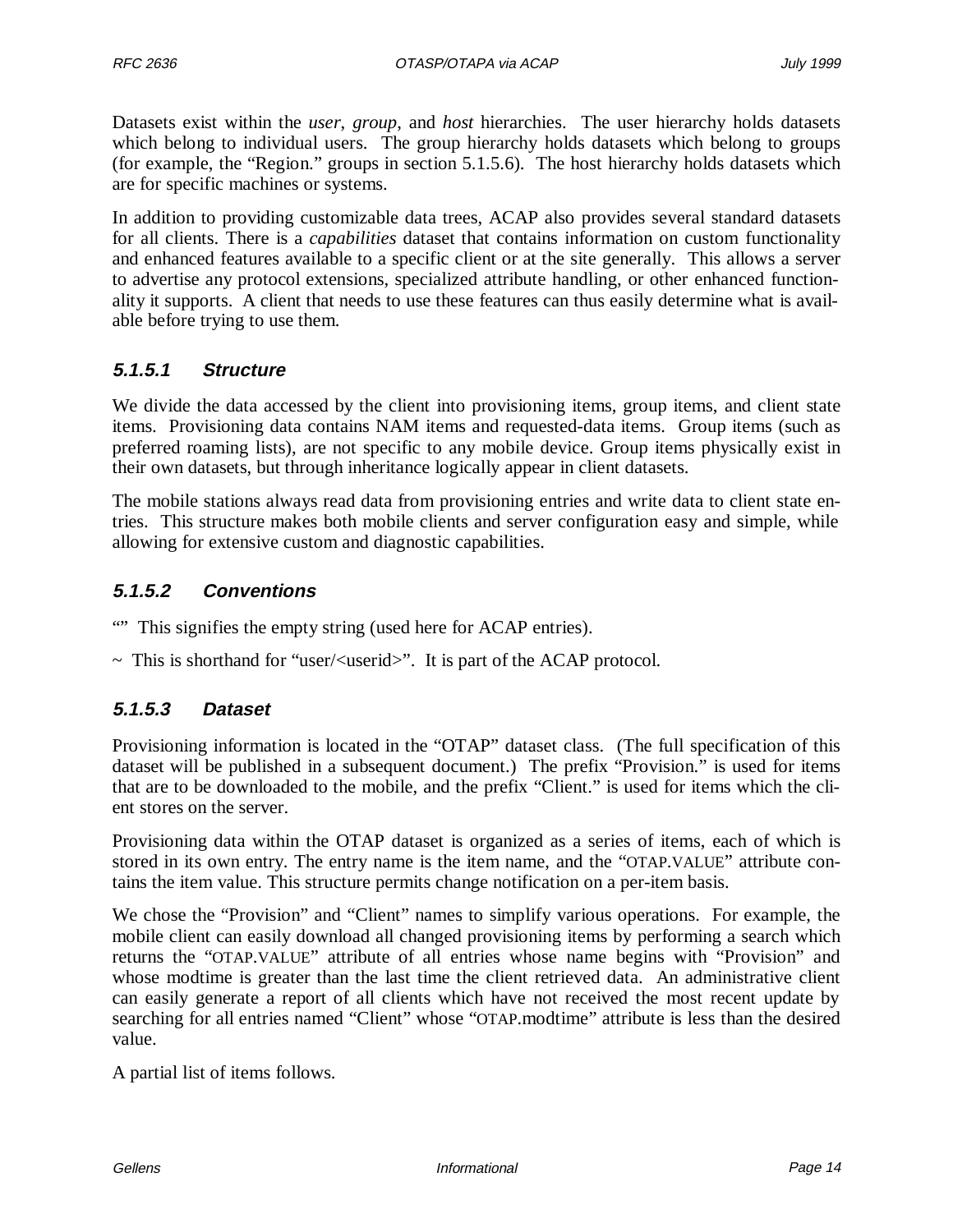### **5.1.5.4 Entries and Attributes**

dataset.inherit

This is a standard ACAP attribute that identifies the location of inherited data. It exists in the "" entry (the entry with the empty name) within each dataset.

### **5.1.5.5 NAM Records**

The OTAP dataset class contains an entry for each provisioned mobile. The standard location for provisioning records is:

```
/OTAP/USER/<esn>/<nam>/
```
This tree format allows multiple NAMs per ESN. The specific entries contain data in IS-683A parameter block types.

For example, the CDMA NAM would be stored in an entry called:

```
/OTAP/USER/<esn>/<nam>/Provision.CDMA-NAM/
```
The entries below show how NAM records would be organized on the ACAP server:

#### **CDMA/Analog NAM**

Entry-Path: /OTAP/USER/<esn>/<nam>/Provision.CDMA-AMPS-NAM/

OTAP. Value:  $\{17\}$  xx xx xx ... xx

The CDMA/Analog NAM entry from IS-683A (section 4.5.2.1) consists of at least 129 information bits, depending on the number of SID NID list entries. This is stored as 17 (or more) octets of binary data (padding is used to ensure an integral number of octets).

#### **Mobile Directory Number**

Entry-Path:

/OTAP/USER/<esn>/<nam>/Provision.MOBILE-DN/

OTAP.Value: {10} xxxxxxx

The Mobile Directory Number from IS-683A contains BCD-encoded digits representing the phone number. This is stored as a string of 10 or more ASCII digits, e.g., "6195551212".

#### **CDMA NAM**

Entry-Path:

/OTAP/USER/<esn>/<nam>/ Provision.CDMA-NAM/

OTAP. Value:  $\{13\}$  xx xx xx ... xx

The CDMA-NAM entry from IS-683A (section 4.5.2.3) consists of at least 100 information bits, depending on the number of SID-NID list entries. This is stored as 13 (or more) octets of binary data (padding is used to ensure an integral number of octets).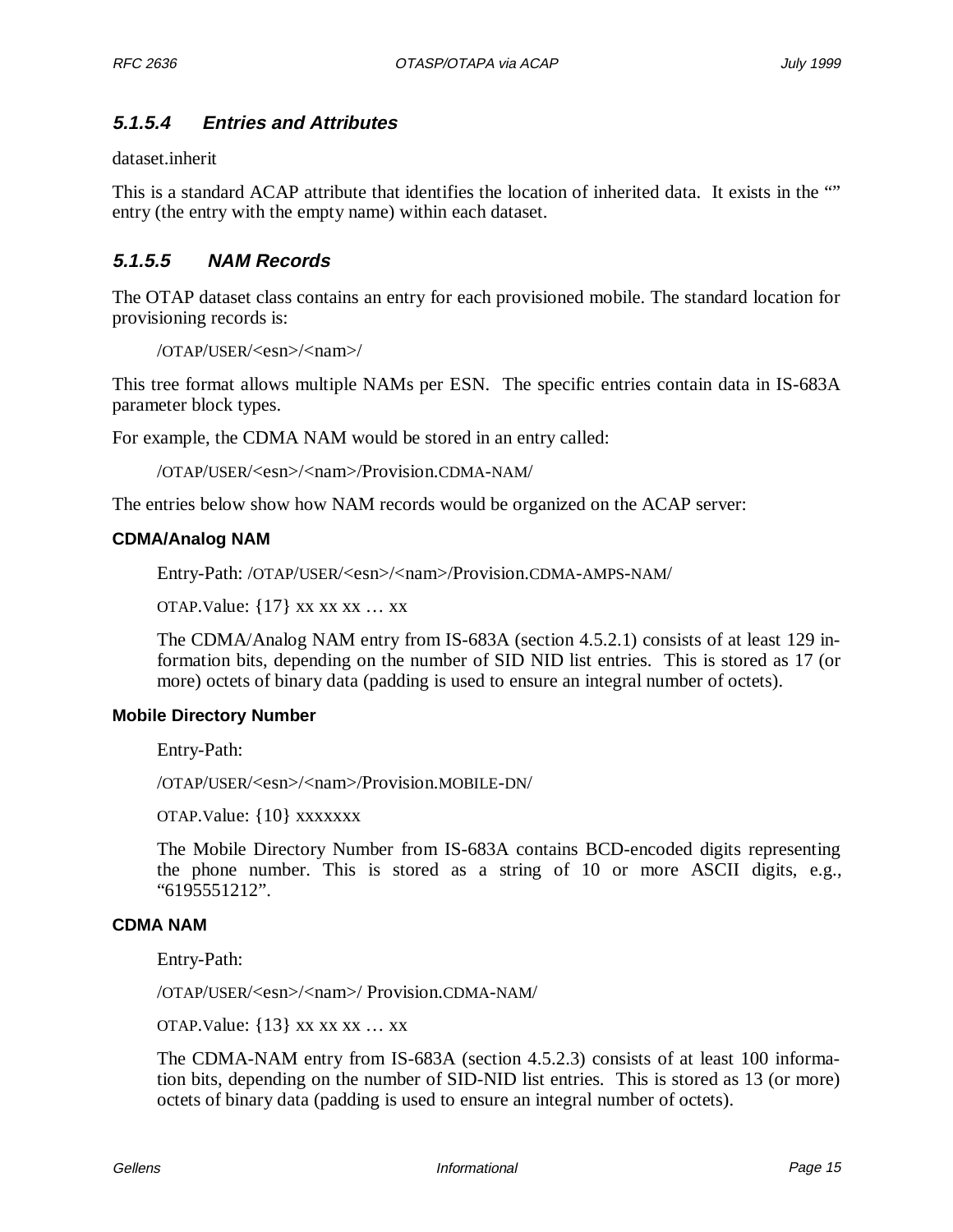#### **IMSI\_T**

Entry-Path: /OTAP/USER/<esn>/<nam>/ Provision.IMSI\_T/

OTAP.Value: {7} xx xx xx xx xx xx xx

The IMSI\_T entry from IS-683A (section 4.5.2.4) consists of 55 bits of information in five fields. This is stored left-justified in 7 octets of binary data.

### **5.1.5.6 Server Roaming Lists**

The ACAP Server will have an entry for each different roaming list configuration for a carrier. The example below assumes that the desired differentiation for the roaming list is geographic, with subdivisions for tiers of mobile free NVRAM It shows that for each region there exists a set of roaming lists per free NVRAM range. Note that a carrier can easily implement different or further differentiation (e.g., by phone vendor or product type) by simply changing the dataset tree and assigned the appropriate value to the "dataset.inherit" attribute in the provisioning records.

```
/OTAP/GROUP/region.NorthEast/free-nv.128-512/preferred.roaming.list/OTAP.Value
/OTAP/GROUP/region.NorthEast/free-nv.512-1024/preferred.roaming.list/OTAP.Value
/OTAP/GROUP/region.SouthEast/free-nv.128-512/preferred.roaming.list/OTAP.Value
/OTAP/GROUP/region.SouthEast/free-nv.512-1024/preferred.roaming.list/OTAP.Value
/OTAP/GROUP/region.NorthWest/free-nv.128-512/preferred.roaming.list/OTAP.Value
/OTAP/GROUP/region.NorthWest/free-nv.512-1024/preferred.roaming.list/OTAP.Value
/OTAP/GROUP/region.SouthWest/free-nv.128-512/preferred.roaming.list/OTAP.Value
/OTAP/GROUP/region.SouthWest/free-nv.512-1024/preferred.roaming.list/OTAP.Value
```
### **5.1.5.7 Requested-Data Record**

Inside the OTAP dataset is an entry with the name "Provision.Requested-Data", which contains one attribute called "OTAP.Requested-Data". This attribute is multi-valued. It is either NIL or contains a list of strings. Each string is the name of one element of data that the server requests the client to supply.

After authenticating, the ACAP client issues a SEARCH command to retrieve the values of the "OTAP.Requested-Data" attribute of the "Provision.Requested-Data" entry. The client processes the returned values (if any) by issuing a STORE command to set one or more attributes in the "Client" entry. The value of each attribute is either the corresponding mobile value (which may be an empty string if the item has no value), or the special value "[N/A]" if the item does not exist or is unknown on the mobile.

This mechanism is quite general, and can be used in the normal OTASP case to modify the mobile's dataset as appropriate for the condition of the mobile. For example, the inheritance could be set based on the amount of NVRAM available, to cause one set of preferred roaming list data or another to be used. This mechanism can also be used in other situations, such as to retrieve a complete set of mobile configuration parameters for diagnostic reasons.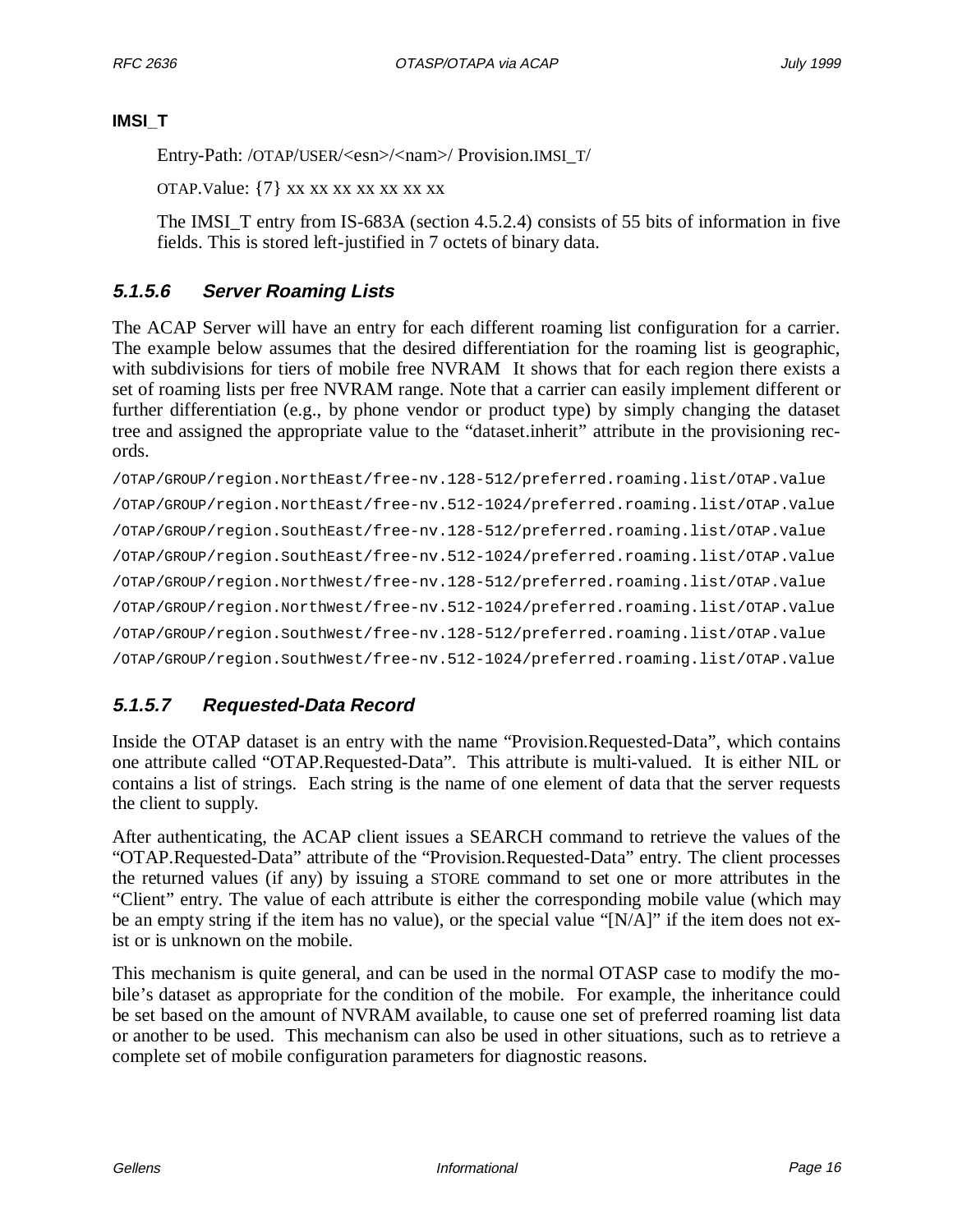### **5.1.5.8 Sample Server Entry**

The entry below is an excerpt of a sample ACAP server dataset entry for a single mobile station, with an ESN of FB9876E and using NAM 1:

/OTAP/USER/FB9876E/1/

| entry               |          | 6599                                                                                      |
|---------------------|----------|-------------------------------------------------------------------------------------------|
| dataset.inherit     |          | "/OTAP/GROUP/region.NorthEast/<br>free-nv.128-512/preferred.roaming.list/<br>OTAP.Value/" |
| entry               | $=$      | "Provision.Requested-Data"                                                                |
| OTAP.Requested-Data | $=$      | "Phone-Make" "Phone-Model" "SW-Rev"                                                       |
|                     |          | "Free-NVRAM")                                                                             |
| entry               | $=$      | "Client"                                                                                  |
| OTAP.Phone-Make     | $=$      | "Qualcomm"                                                                                |
| OTAP.Phone-Model    | $=$      | "pdQ1900"                                                                                 |
| OTAP.SW-Rev         | $=$      | "001.030.0908"                                                                            |
| OTAP.Free-NVRAM     | $\equiv$ | "65536"                                                                                   |
| OTAP.Last-Modtime   | $=$      | "199812181703"                                                                            |
| entry               | $=$      | "Provision.Mobile-DN"                                                                     |
| OTAP.Value          | $=$      | {10} 619 555 1234                                                                         |
| entry               | $=$      | "Provision.CDMA-NAM"                                                                      |
| OTAP.Value          | $=$      |                                                                                           |

This dataset shows not only provisioning data which was downloaded into the mobile station, but also the items of client data requested by the server (the Requested-Data attribute) and the values of those items (the "Client" entry). It also indicates that the mobile client successfully stored the values associated with the modtime "199812181703". In addition, it shows that this client inherits data (i.e., roaming lists) from the "NorthEast" region.

### **5.1.6 Administrative Client**

The administrative client loads initial provisioning information into the server, including specifying the roaming list to inherit. The administrative client also updates provisioning server records as needed, and retrieves data for reports (such as a list of clients which have not yet been updated).

Data is loaded into provisioning records by using the ACAP STORE command. The administrative client authenticates to the ACAP server using credentials that permit access to datasets for mobiles.

When a new mobile is authorized for service, the administrative client creates the dataset by storing into it values that are specific for the device. It also sets the "dataset.inherit" attribute so that values which are not tied to the specific mobile are inherited as appropriate.

• Updates to user records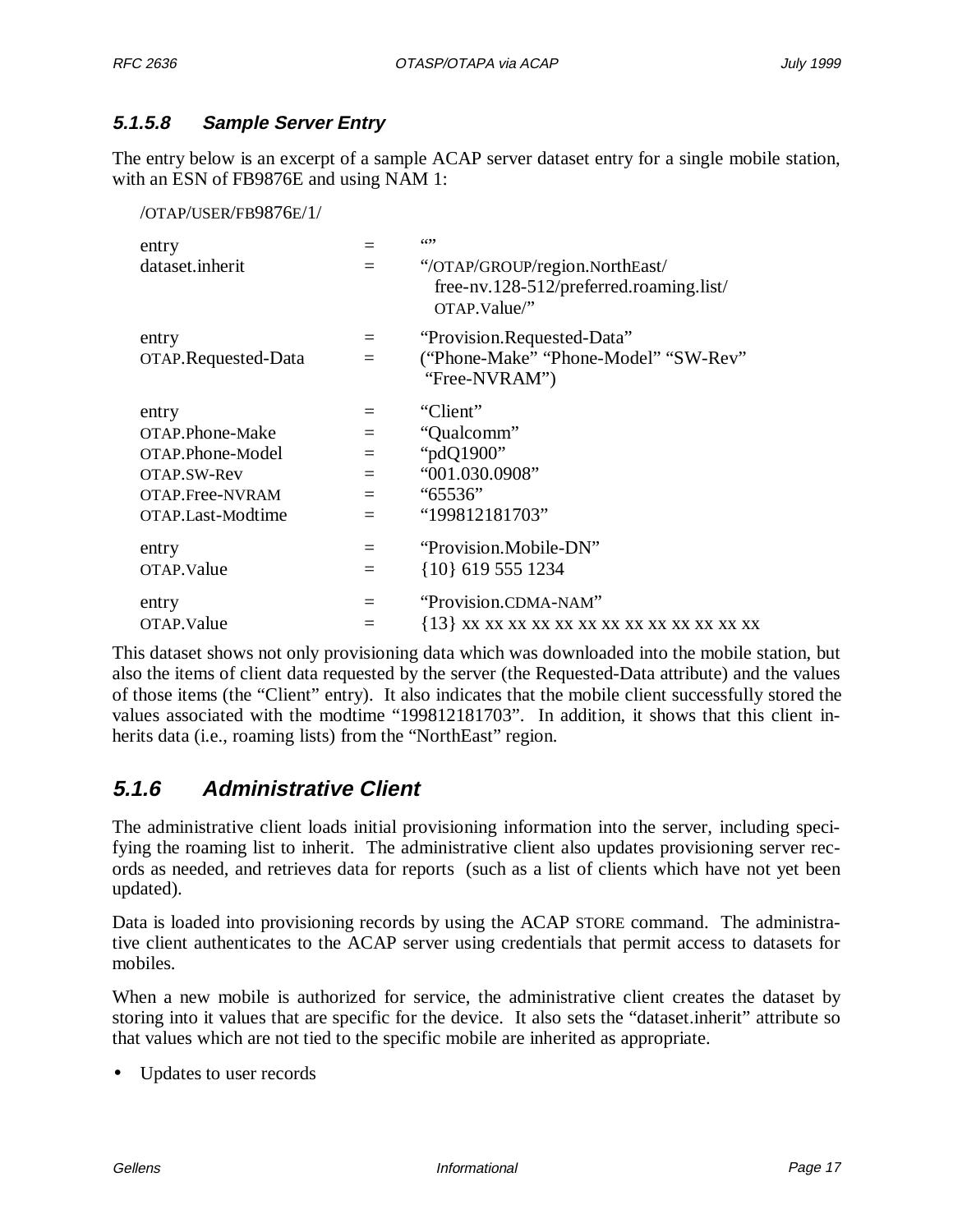Existing user records may need updating from time to time. For example, a user may change service plans or purchase an additional or replacement mobile device, or the carrier may need to modify some aspect of provisioned data.

• Perusal and editing of provisioning records

The administrative client can provide general browse and edit capability for user records.

• Report generation

The administrative client can extract data from the ACAP server in order to generate reports. For example, after OTAPA activity, a carrier may wish to identify those mobiles which have not yet been updated.

• Queuing of OTAPA sessions

Depending on the OTAPA update procedures chosen (e.g., SMS, CLID, periodic recheck), the administrative client may be involved in initiating the activity. This may or may not use an interface to the provisioning server.

### **5.1.7 Mobile Client**

The ACAP mobile client is implemented as a state machine that performs the equivalent of IS-683A provisioning parameter information exchange and non-volatile memory storage. The ACAP Client state machine diagram (Figure 2) and descriptions are below.



**Figure 2**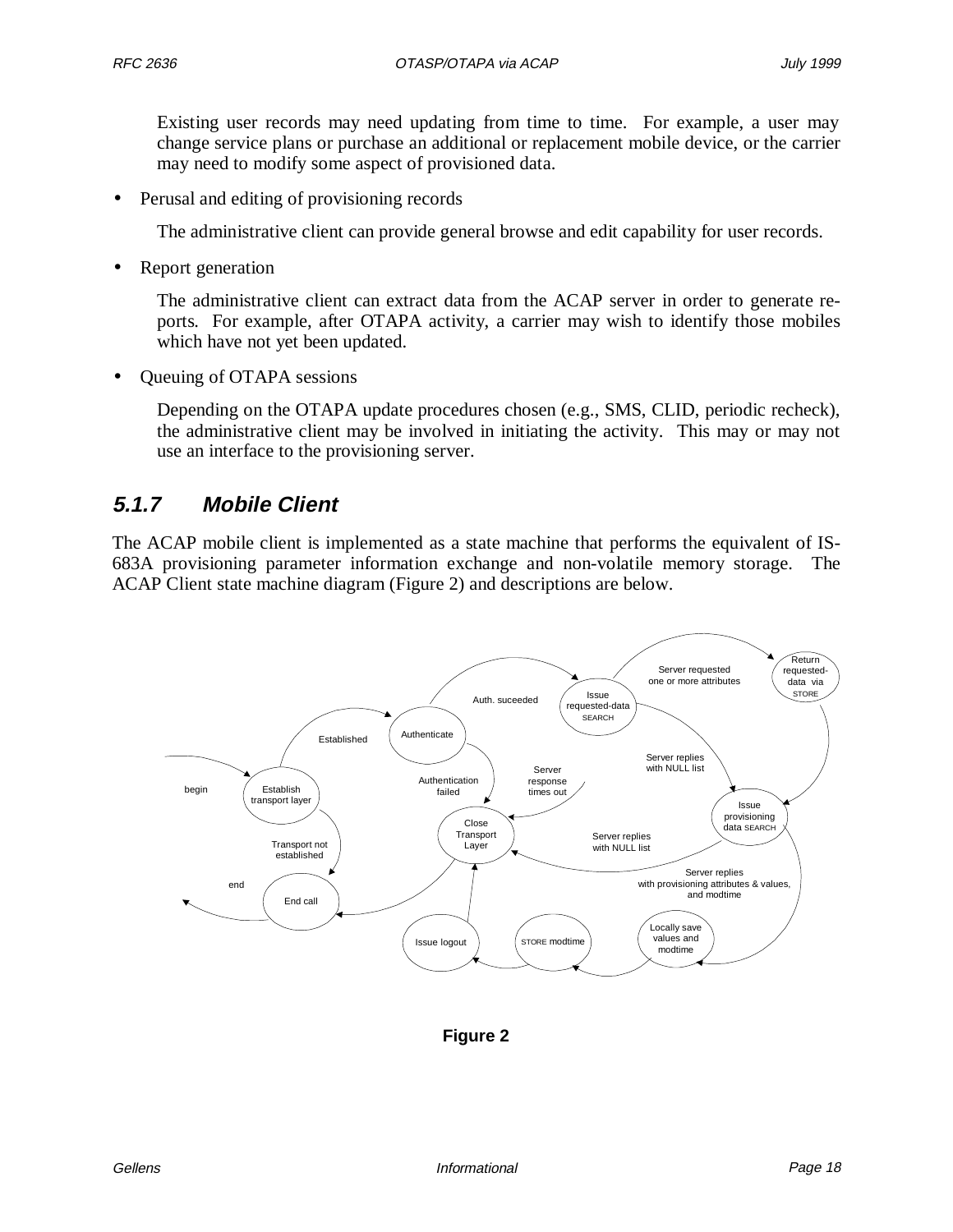#### **Establish Transport Layer/Authenticate**

Authentication and/or encryption can occur at the application layer and/or at the network/transport layer.

Basic ACAP authentication occurs in the application layer (i.e., within the ACAP session), and in its baseline form uses the CRAM-MD5<sup>[CRAM-MD5]</sup> mechanism. If desired, other mechanisms can be used which provide more protection and encryption. This occurs after the transport layer is established, as shown in the client state machine diagram above

Figure 3 (below) shows the CRAM-MD5 authentication mechanism for an unprovisioned mobile. In the case of provisioned mobiles, the shared secret is derived from the A-Key, instead of the limited-time N-digit code used for unprovisioned devices.

Use of basic ACAP authentication is preferred for initial implementations of data-OTASP because it is simple, easy to implement, and all procedures and methods are in place. Stronger SASL mechanisms and/or IPSec can be rolled out in the future without disrupting the deployed base.



#### **Figure 3**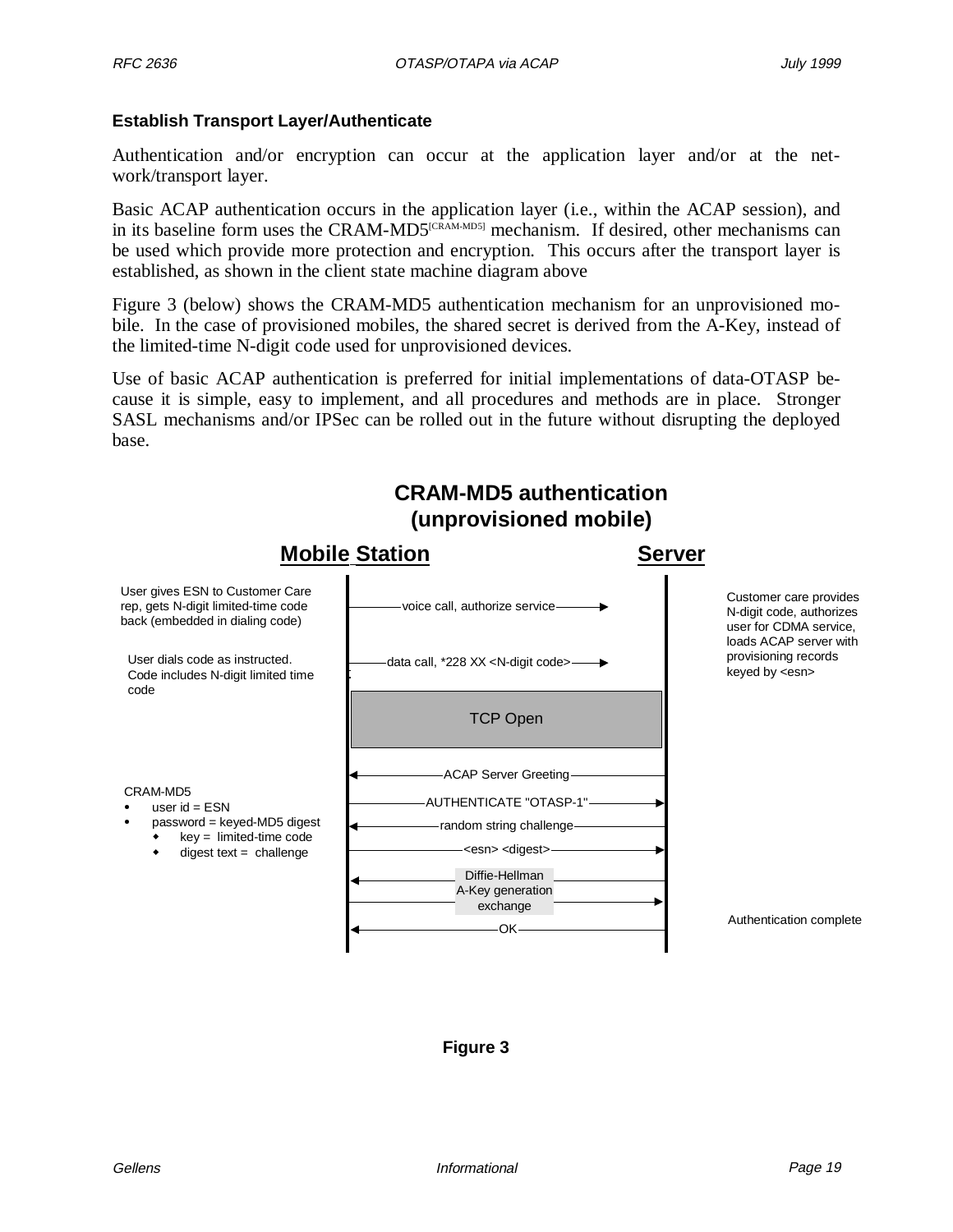#### **Requested-data SEARCH**

The mobile ACAP client issues a search command asking the server to return the attribute "OTAP.Requested-Data" in the entry "Requested-Data".

#### **Receive requested-data values**

The server instructs the client to store attributes by returning one or more values of requesteddata in response to the Requested-Data SEARCH.

For example, the attribute "OTAP.Requested-Data" in the entry "Requested-Data" might contain four values: "phone-make", "phone-model", "SW-Rev", and "Free-NVRAM".

#### **STORE attribute list**

If the response to the requested-data SEARCH returns any values, the client issues a STORE command. Each attribute in the STORE command corresponds to one item of requested-data. If the client does not recognize an item, it stores the string "[n/a]".

Continuing with our example, the client uses this STORE command to write four attributes into the "Client" entry. Each attribute name is identical to one value of the OTAP.Requested-Data" attribute (with the prefix "OTAP." added). Each attribute value is determined by the respective mobile value.

In our example, this STORE command sets the following attributes and values:

- "OTAP.Phone-Make" = "Qualcomm
- " $OTAP. Phone-Model" = "pdQ1900"$
- "OTAP.SW-Rev"  $=$  "001.030.0908",
- "OTAP.Free-NVRAM"  $=$  "65536".

#### **Provisioning data SEARCH**

The mobile ACAP client issues a search command to retrieve any items of provisioning data that have changed since it last checked in (which in the initial session retrieves all provisioning data).

This SEARCH command asks the server to return the "OTAP.Value" attribute of any entries whose name starts with "provision." (case-insensitive) and whose modtime is greater than the supplied value (which is zero for an unprovisioned mobile).

#### **Receive provisioning data and modtime**

The server returns the provisioning items, each as one entry name and one attribute value. The server response to the SEARCH command includes the modtime of the latest entry returned.

#### **Save values**

The mobile writes the returned values into NVRAM.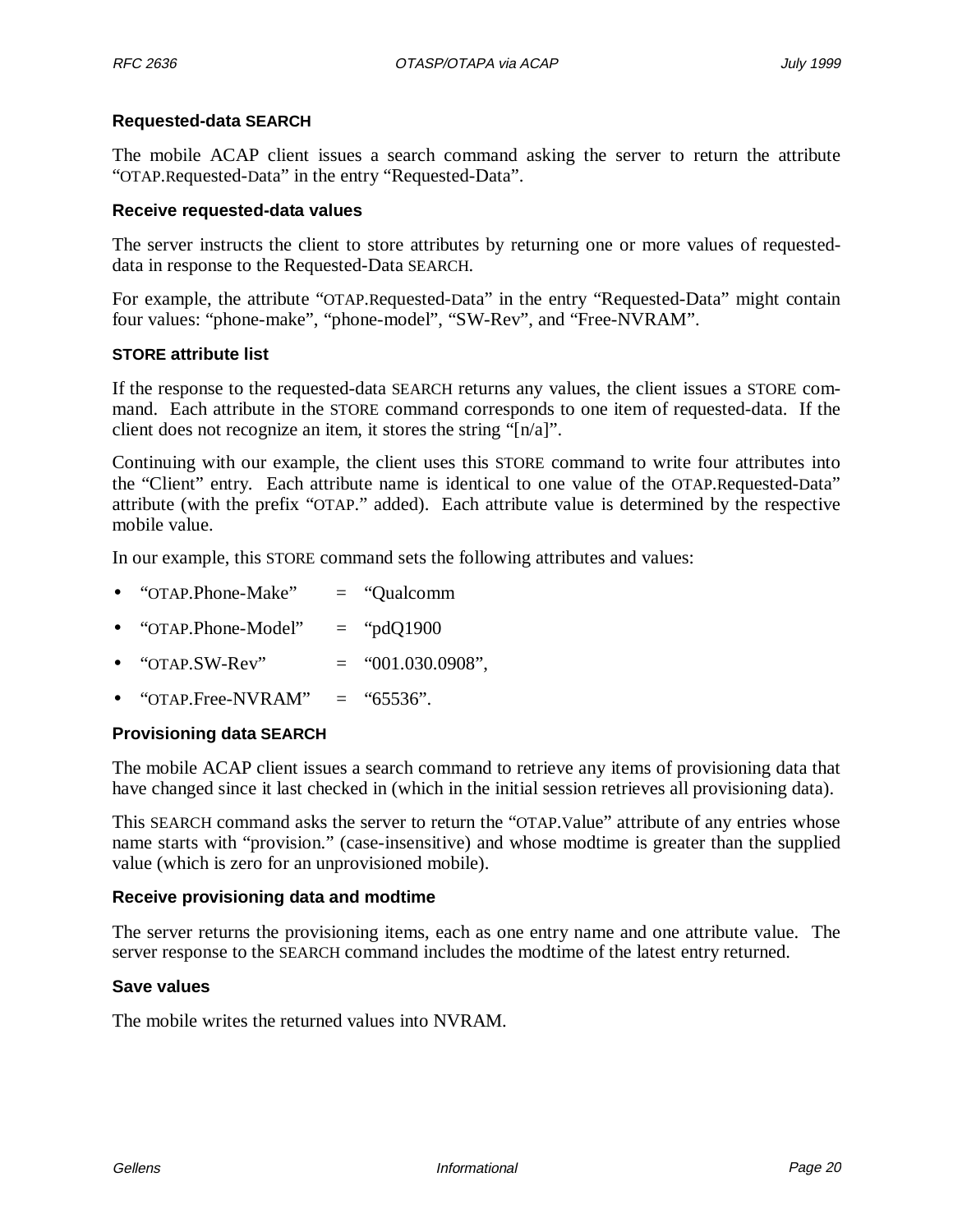#### **STORE modtime**

The ACAP client stores the returned modtime on the server as an acknowledgement that the data was received and NVRAM updated.

### **LOGOUT**

The client issues the LOGOUT command.

#### **Close transport layer**

The client closes the TCP connection.

#### **End call**

The data call is terminated.

### **5.2 WAP with ACAP**

An advantage of the ACAP solution is that is can easily coexist with a WAP-based mechanism, giving carriers more options.

A carrier can deploy handsets into its service area which use WAP-based provisioning, if desired, alongside those which use ACAP provisioning. All that is required is that the WAP server contain a small ACAP client (or an interface to an ACAP server).

Figure 4 shows how mobile stations can be configured using a WAP browser. By using an ACAP server for provisioning, carriers are free to simultaneously deploy mobile stations that use either WAP or ACAP, as desired. In either case, the ACAP server is the source for provisioning data.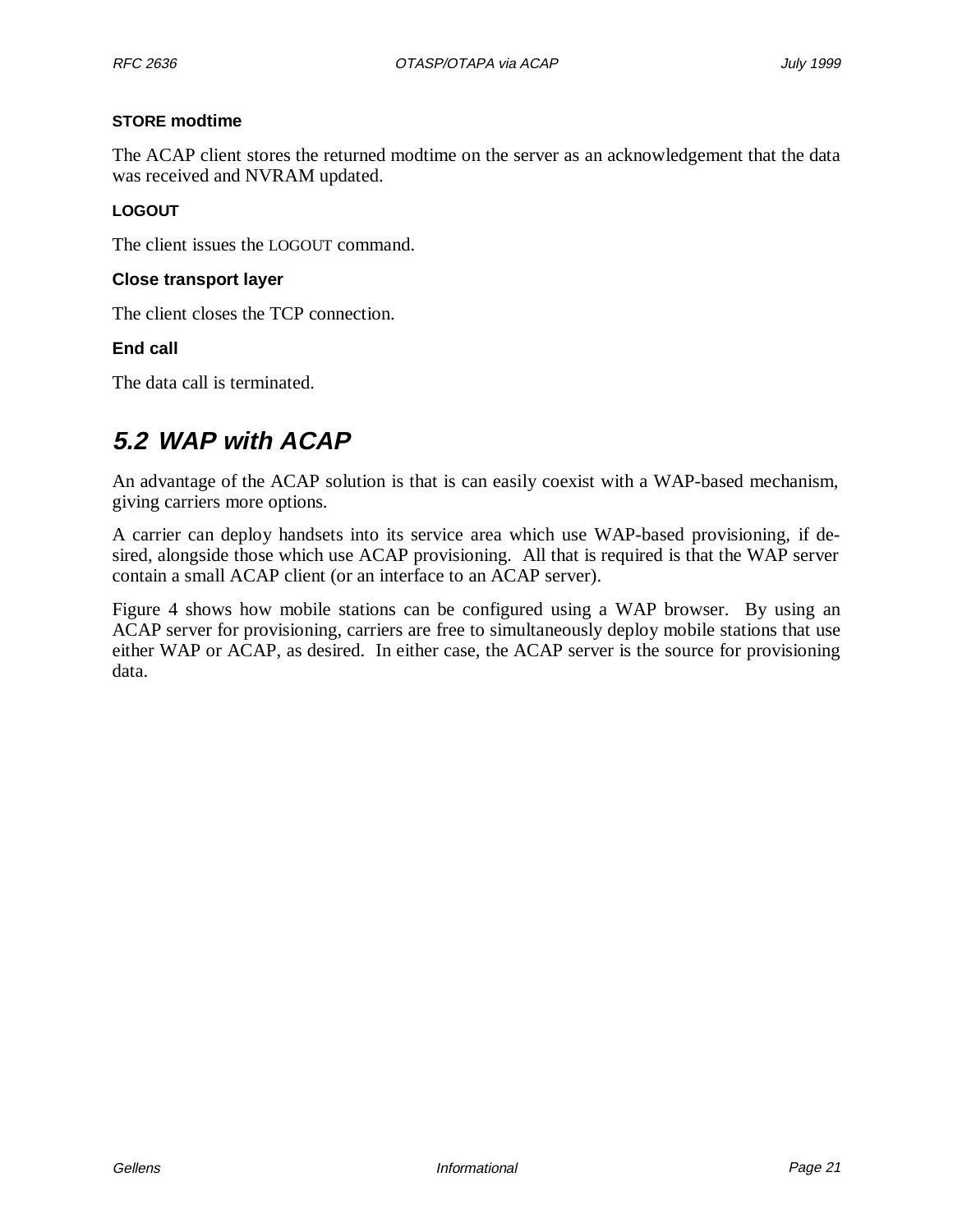



### **5.3 Network-Resident vs. Configuration Data**

It is useful to recognize that wireless devices access two different types of carrier-provided data: network-resident and configuration. Network-resident data exists primarily within the carrier's network. Examples include account status, billing detail, service plan options, etc. While mobiles may access this information for user display, it resides in the network. Configuration data, in contrast, affects the operation of the handset, is usually not shown to the user, and must persist in the device.

For network-resident data access, the obvious choice is the web. The data is highly interactive and time-variant, making web browsers a reasonable solution. Any appropriate web browser can be used. There are many good reasons for having a web browser in a wireless device which contains a display and is capable of user interaction.

For configuration data, the best solution is to use ACAP. ACAP is optimized for the job, can be implemented quickly, requires a very small amount of memory, and does not depend on a display or any user interaction capability.

Trying to use the same access method for both types of data unnecessarily complicates the solution, leading to increased design, development, and debug time and expense. It makes it more difficult to offer low-cost devices. Since the two types of data fundamentally differ, it is good engineering practice to select optimal code and protocols for each.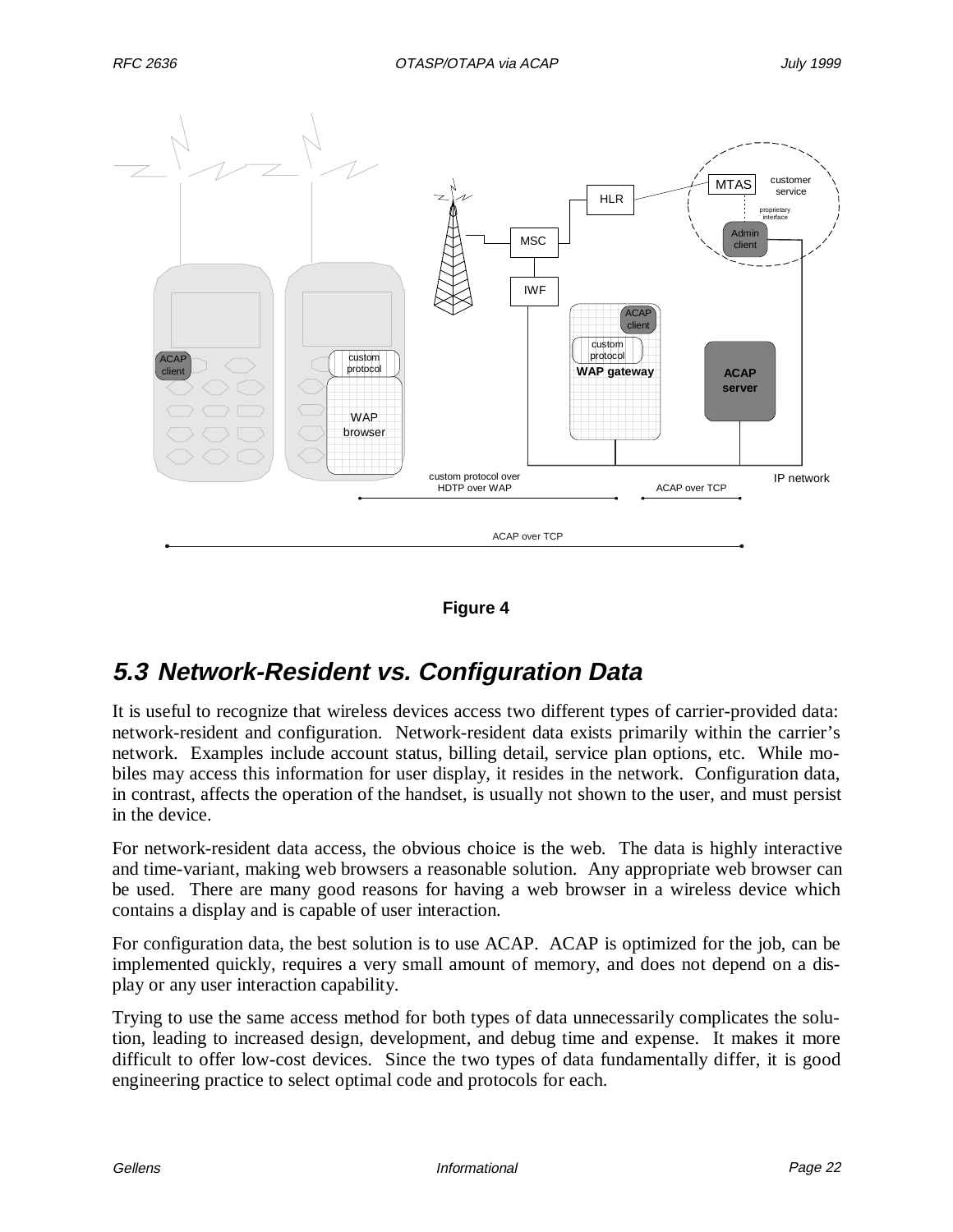### **5.4 Intellectual Property Issues**

There are no known intellectual property issues with the ACAP solution. The ACAP specification was developed within the IETF, and no ownership, patent, or other IP claims have been asserted. Multiple independent vendors are developing ACAP clients and servers, in addition to the existing usage in deployed products.

# **6. Handset Protocol Suites**

# **6.1 ACAP over TCP/IP**

Figure 5 depicts the mobile station protocol suite for the ACAP over TCP/IP solution. The mobile station is capable of supporting both IS-683A OTASP and OTASP over ACAP.

| <b>IMSI</b><br>params |  | <b>NAM</b><br>params | Roaming<br>list    | optional       |
|-----------------------|--|----------------------|--------------------|----------------|
|                       |  |                      | <b>ACAP Client</b> | <b>Browser</b> |
|                       |  |                      | <b>TCP/UDP</b>     |                |
| <b>IS-683A</b>        |  |                      | IP                 |                |
|                       |  |                      | PPP                |                |
|                       |  |                      | RLP                |                |
|                       |  |                      | IS-95              |                |

**Figure 5**

# **7. IS-683A Compatibility**

# **7.1 OTASP Operations**

To maximize compatibility and allow for reuse of IS-683A handset code, the data formats used in OTASP over ACAP are identical to those used in IS-683A. Section 5.1.5 *Data Organization and Capabilities* discusses this in more detail.

OTASP via IS-683A requires custom design and development for the specific CDMA infrastructure used by a carrier. This can greatly limit the data management capabilities and signifi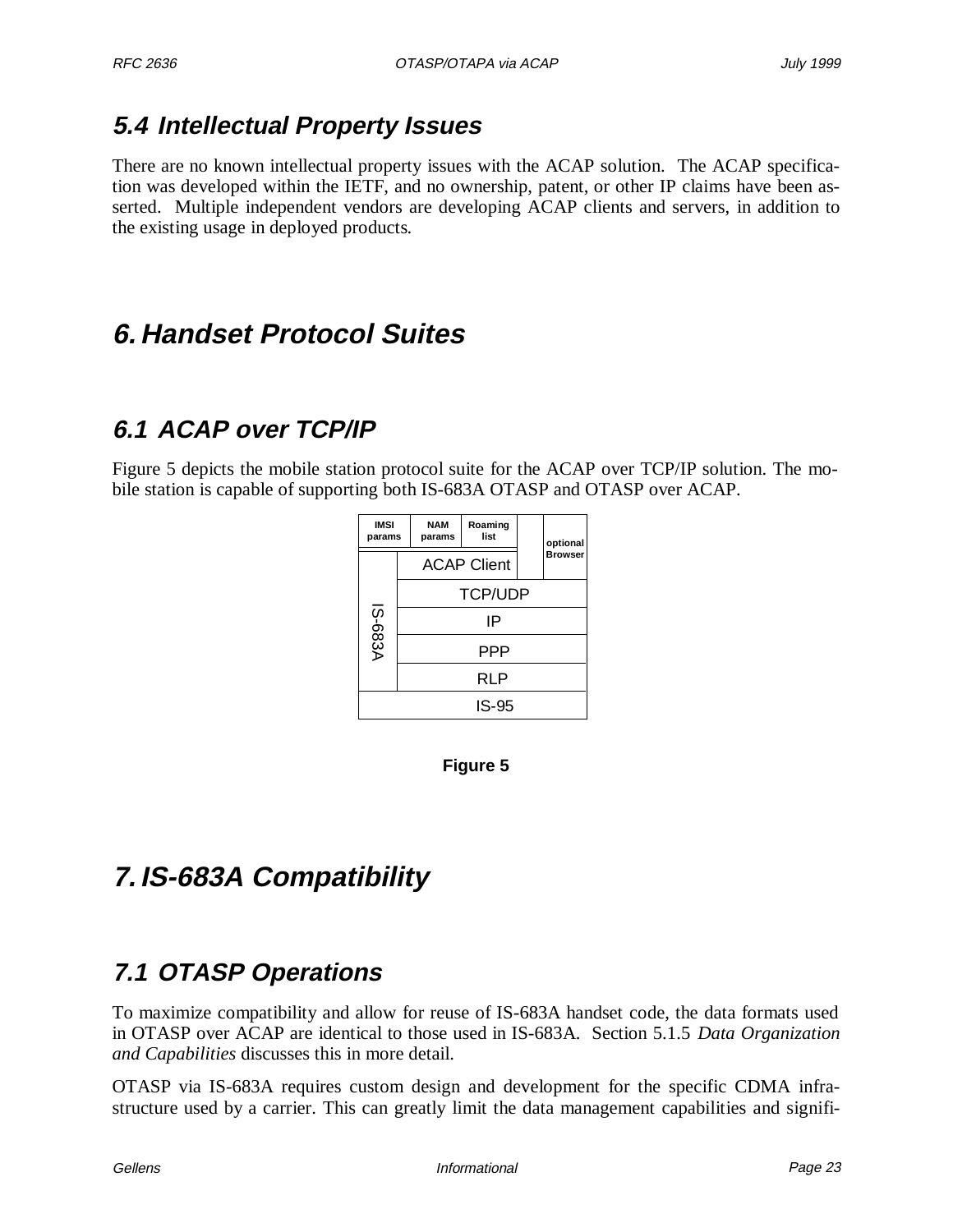cantly reduces the extensibility of the solution. Conversely, OTASP over data can be implemented on a generic IP network using an Internet standards-based capability that provides extensible provisioning activities for carriers.

OTASP over data uses a traffic channel whereas IS-683A OTASP runs over the limitedbandwidth signaling channel.

IS-683A OTASP operations are inherently simultaneous voice and data. This allows the customer care representative to extract information from the mobile station while conversing with the user. OTASP over data services is a data-only solution (at least for now). This makes OTASP operations slightly more sequential and potentially problematic. Simultaneous voice and data will alleviate this issue.

### **7.2 OTASP Call Flow**

The call flow diagram below (Figure 6) depicts the message sequence and operations for a typical IS-683A OTASP (provisioning) call. Any data-OTASP solution must perform all the functions of the IS-683A OTASP call. The proposed solution meets these requirements.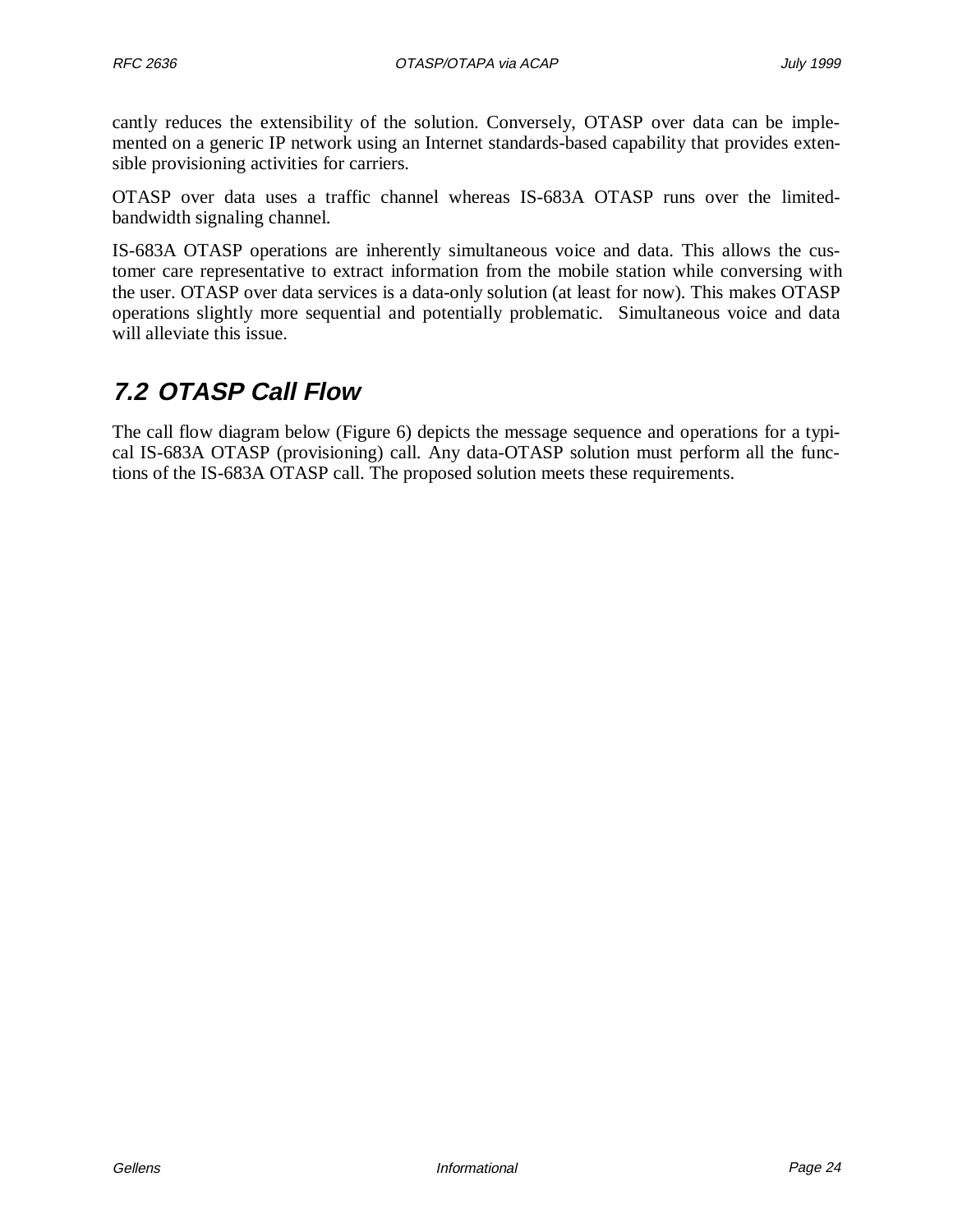MS BS CC OTAF Roaming lists downloaded to mobile; can be multiple instances verify and/or change SPC, unlock mobile if user allows last Roaming list download, mobile does CRC check A-plan Purpose request NAM, IMSI\_T, or mobile DN info from mobile; deliver same info to OTAF NAM, IMSI\_T, or mobile DN parameter blocks downloaded to the mobile request Roaming list info from mobile; deliver Roaming list to OTAF mobile receives P & G key generation parameters, generates and sends RESULT\_CODE to OTAF mobile receives BS\_RESULT, generates Akey; sends MS\_RESULT to **OTAF** generate new SSD, perform authentication procedures to be used for Msg encryption & voice privacy mobile writes downloaded parameters to NV RAM \*ACT XX Validation Request msg -Validation Response msg--Configuration Request msg-Configuration Response msg -Download Response msg-Download Request msg SSPR Configuration Response msg SSPR Configuration Request msg SSPR Download Response msg SSPR Download Request msg -MS Key Response msg-MS Key Request msg--Key Generation Response msg--Key Generation Request msg-Commit Response msg Commit Request msg Re-Authenticate Response msg Re-Authenticate Request msg -Call Release--SSPR Download Response msg-SSPR Download Request msg (LAST\_SEG=1)

**Figure 6**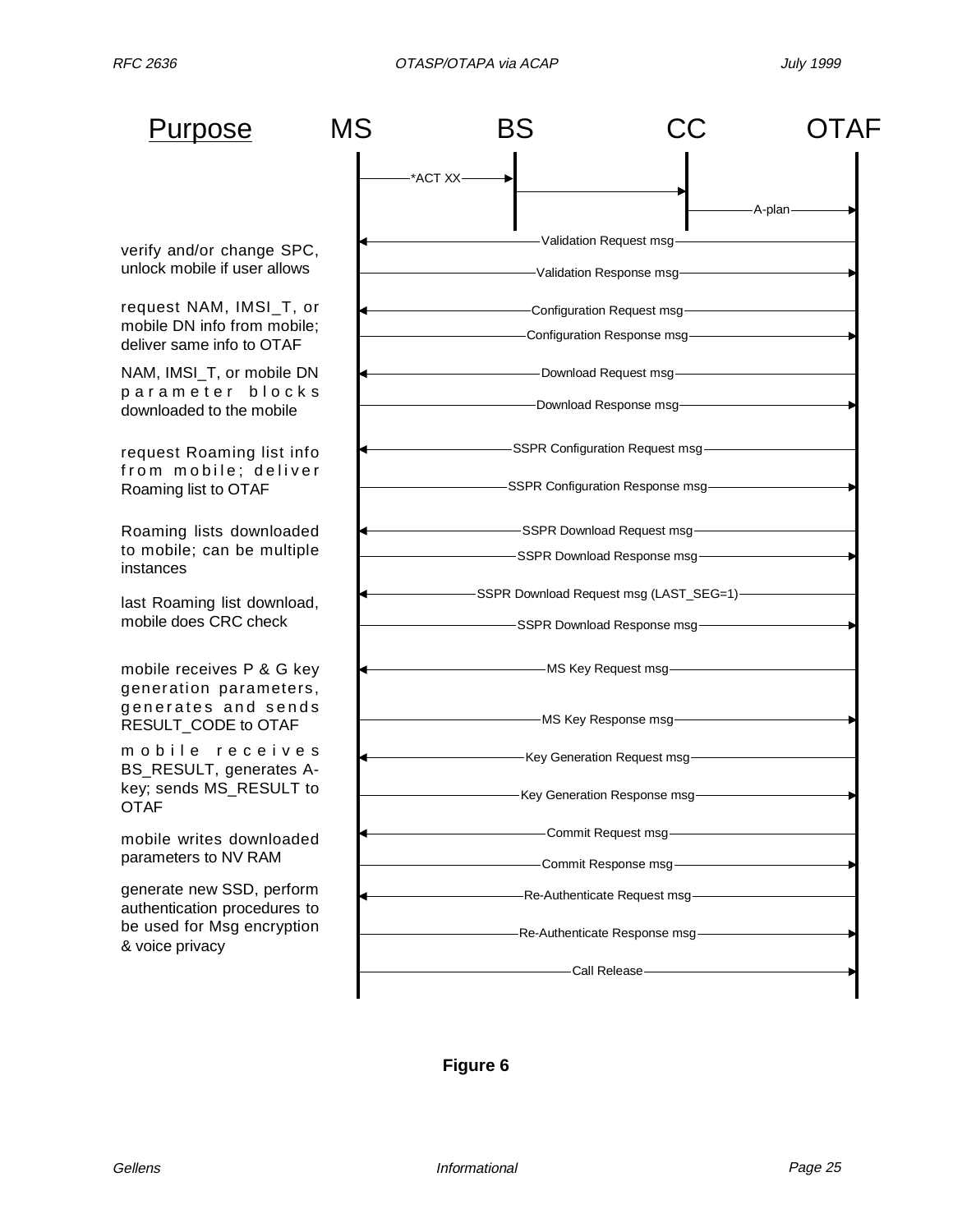### **7.3 OTAPA Operations**

Data-OTAPA requires the ability to instruct mobiles to originate a data call to the provisioning server. Several viable approaches are discussed in sections 3.3 and 4.3.

OTAPA over data has the potential to require far less channel resources to download new information to mobile stations. The ACAP server inherently only communicates changes to the clients, thus only changed information needs to be downloaded to the mobile stations using OTAPA over data via ACAP.

### **7.4 OTAPA Call Flow**

The call flow diagram below (Figure 7) depicts the message sequence for a typical IS-683A OTAPA operation. Any data-OTAPA solution must perform all the functions of the IS-683A OTAPA call. The proposed solution meets these requirements.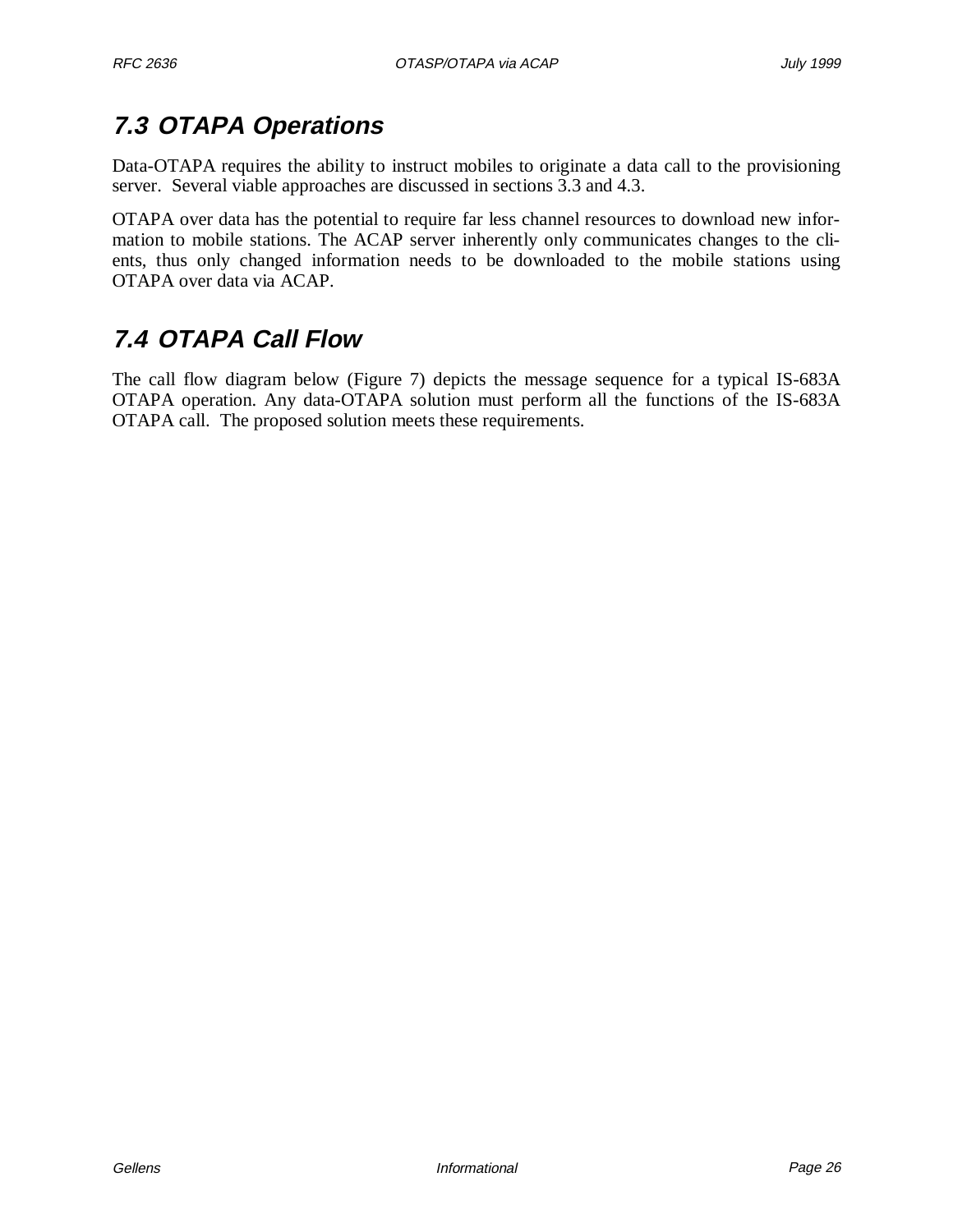| Purpose                                                                   | MS |                                                                                       | OTAF |
|---------------------------------------------------------------------------|----|---------------------------------------------------------------------------------------|------|
|                                                                           |    | <b>Mobile on Traffic Channel</b>                                                      |      |
| Initiate OTAPA capability.<br>If Lock state is correct                    |    | OTAPA Request msg<br>(START_STOP=1)                                                   |      |
| mobile will authenticate<br>server using SPASM                            |    | OTAPA Response msg<br>(ok)                                                            |      |
| request OTA provisioning<br>capability from mobile<br>(NAM download, Key  |    | <b>Protocol Capability Request</b><br>msg                                             |      |
| exchange, Preferred<br>Roaming, SPL, OTAPA                                |    | <b>Protocol Capability Response</b><br>msg                                            |      |
| request Roaming list info<br>from mobile; deliver<br>Roaming list to OTAF |    | <b>SSPR Configuration Request</b><br>msq<br><b>SSPR Configuration Response</b><br>msq |      |
| Roaming lists downloaded<br>to mobile; can be multiple<br>instances       |    | <b>SSPR Download Request</b><br>msg<br>SSPR Download Response<br>msg                  |      |
| last Roaming list<br>download, mobile does<br><b>CRC</b> check            |    | SSPR Download Request msg<br>(LAST_SEG=1)<br>-SSPR Download Response msg-             |      |
| mobile writes downloaded<br>parameters to NV RAM                          |    | Commit Request<br>msg<br><b>Commit Response</b><br>msq                                |      |
| terminate OTAPA<br>operations                                             |    | -OTAPA Request msg (START_STOP=0)-<br>OTAPA Response<br>msg                           |      |

**Figure 7**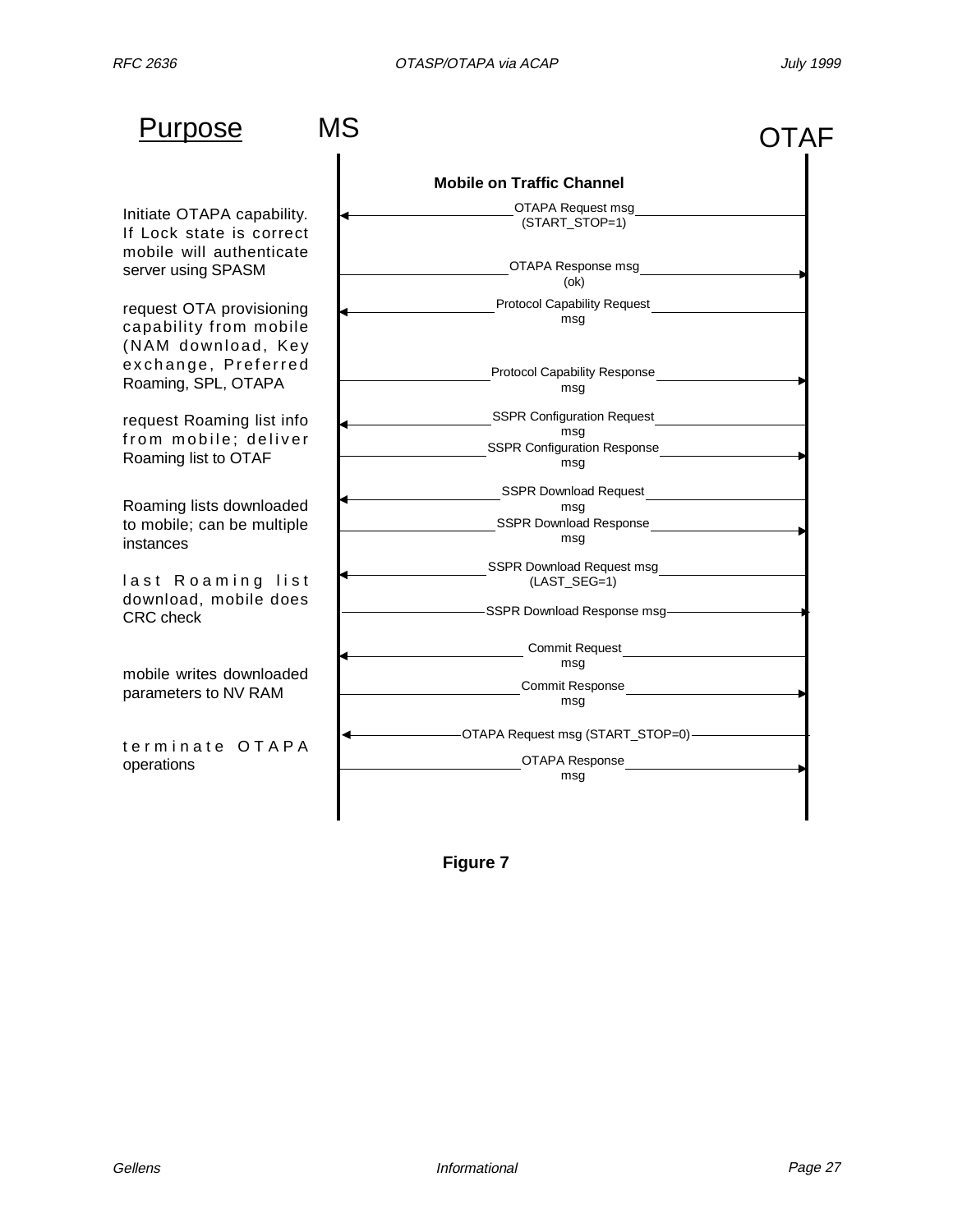### **8. Alternative Methods**

### **8.1 IS-683A over TCP/IP**

One alternative is to port IS-683A to TCP, remaining as close as possible to the IS-683A protocol exchange.

Figure 8 (below) depicts the architecture and communications backbone to support OTASP/OTAPA via IS-707 data services with a provisioning server based on the IS-683A OTAF function.



**Figure 8**

### **8.1.1 OTAF Server**

This provisioning server is modeled after the IS-683A OTAF. The OTAF server performs the specific operations and messaging of IS-683A OTAF. This includes A-key reauthentication procedures.

#### **Strongpoints:**

1. OTAF and mobile station behavior mirrors IS-683A (reduced duplicate software in mobile station). Nearly all procedures fully defined.

#### **Drawbacks:**

- 1. The OTAF server would need to be custom-designed and built.
- 2. No inherent data manipulation capabilities in the OTAF server. All required or desired data management activities would have to be built from scratch.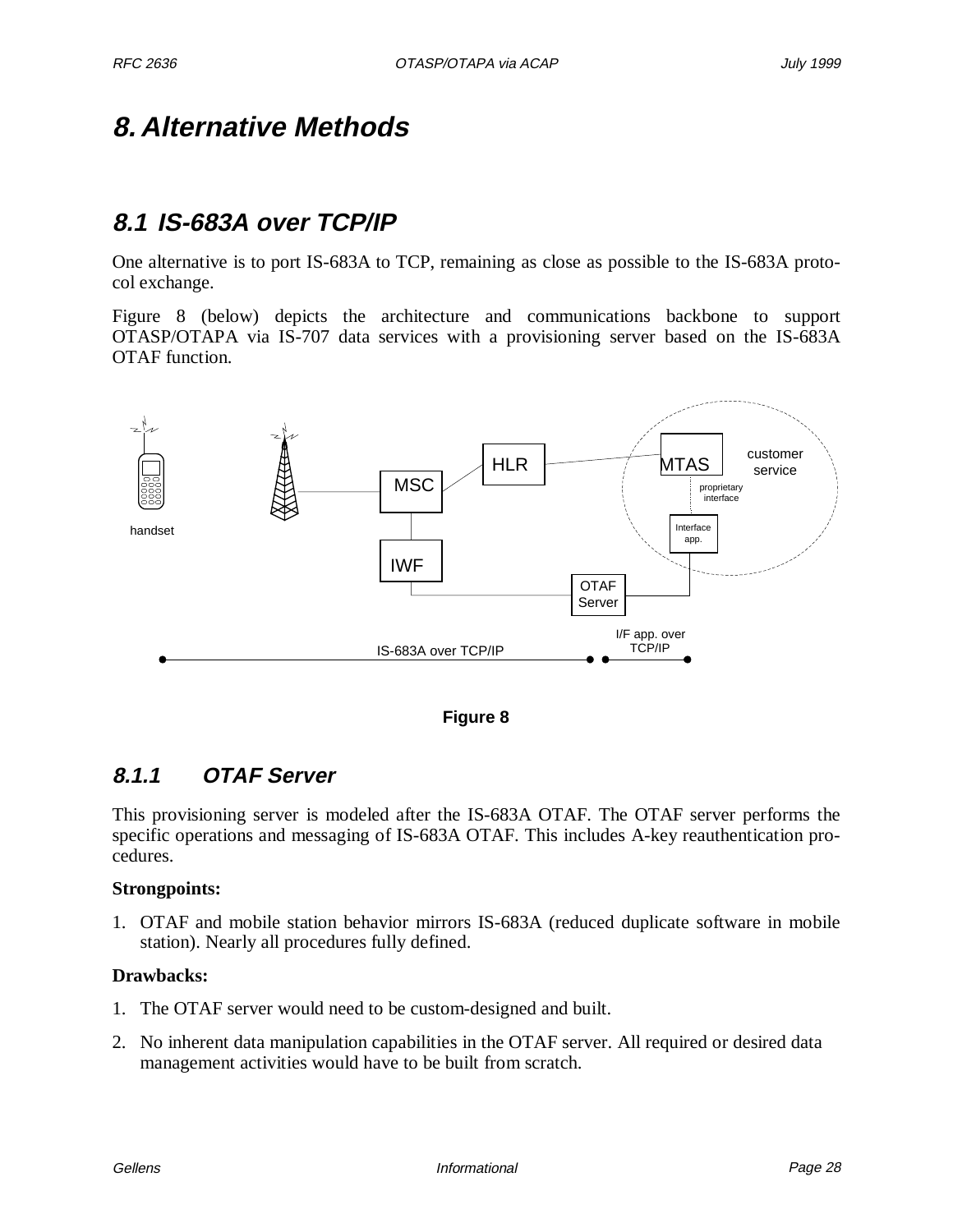- 3. Interface application would require a non-standard interface (and therefore proprietary) to OTAF server.
- 4. End-to-end encryption scheme still needed for full security.

### **8.1.2 Interface Application**

This function loads all required provisioning-related information from the CDMA network information system to the OTAF server. This includes the queuing of provisioning transactions and data.

### **8.1.3 Protocol Handset Suite**

Figure 9 below depicts the mobile station protocol suite for the IS-683A over TCP/IP solution. The OTASP client is capable of supporting both IS-683A OTASP activities or OTASP activities over the data transport.

| <b>IMSI</b><br>params |    | <b>NAM</b><br>params | Roaming<br>list |  | Femto          |
|-----------------------|----|----------------------|-----------------|--|----------------|
|                       |    | IS-683A Client       |                 |  | <b>Browser</b> |
|                       |    |                      | <b>TCP/UDP</b>  |  |                |
| <b>IS-683A</b>        | IP |                      |                 |  |                |
|                       |    |                      | PPP             |  |                |
|                       |    |                      | RLP             |  |                |
| IS-95                 |    |                      |                 |  |                |

#### **Figure 9**

### **8.2 Browser-Based Forms**

Another alternative is to use forms embedded in web pages.

Encapsulating the provisioning data into custom tags embedded in a web form is an idea that at first seems attractive. There are a lot of advantages in having a browser in the handset, web servers are very widely deployed, and everyone is familiar on some level with the web.

However, a meta-protocol for this would need to be designed, and a fully detailed specification produced. This solution requires custom software on the provider side to handle the metaprotocol. It additionally requires handset vendors to add custom software in the handset browser to handle this protocol.

This solution would require a provisioning-capable browser in every phone. While it may be desirable to have a browser, the decision to require it needs to be considered carefully, especially in light of the memory requirements it would impose on *all* devices.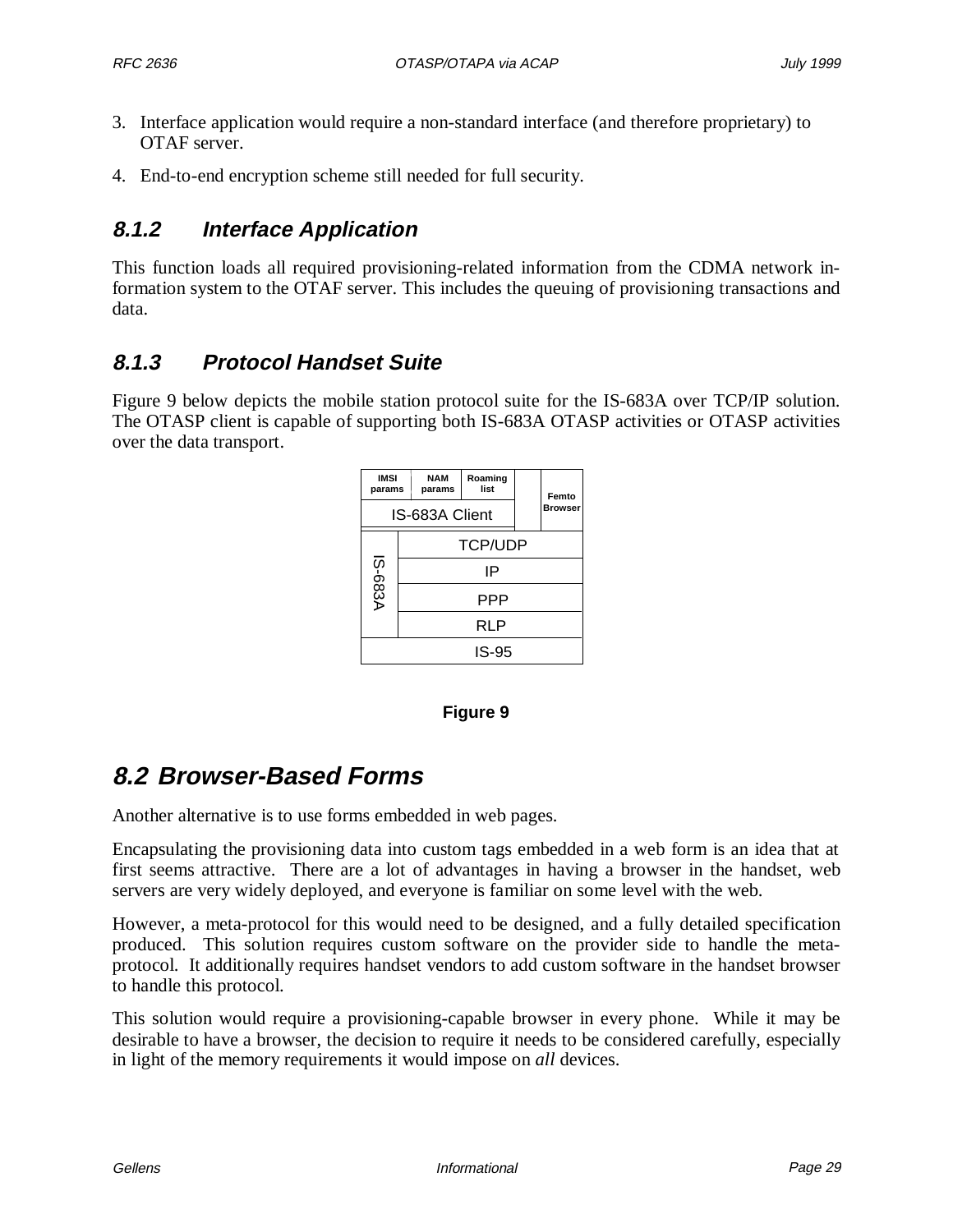This solution would complicate the handset browser, by requiring it to handle provisioning as well as browsing. As provisioning and browsing are functionally dissimilar, this code is not a natural fit within the browser. Implementing this solution would require a significant increase in development and debug resources, and thus negatively impact time-to-market and cost.

Also because the web is functionally dissimilar, a high level of carrier-side customization would be needed, leading to reduced vendor choice and increased deployment costs.

This approach would layer custom data on top of a standard protocol. This would require design work, and would not have much time for open review before deployment, greatly increasing the risk. By contrast, ACAP has had years of open review and refinement.

This approach also limits the extensibility of the solution. ACAP, conversely, is very extensible. Because ACAP is such a simple protocol, it can be added to a wide variety of applications at low cost. This allows increasing numbers of applications on the mobile device to share information with servers as well as desktop applications.

# **9. Conclusion**

ACAP provides a high degree of extensibility, especially in authentication mechanisms, custom attribute handling, and data management. By using an Internet standard protocol, interoperability and integration with a variety of equipment is possible, and carriers are not locked into any vendor. It is also easier to add new levels of service and capabilities, especially integration with future subscriber devices and applications (e.g., email).

Since an ACAP client is so small, it can be incorporated into virtually any device, even low-end ones without displays, and can be added without sacrificing other features. The simplicity of the client and protocol directly translate to shorter development cycles and faster time-to-market.

Because the ACAP protocol was designed for precisely this type of provisioning activity, its adoption can greatly reduce the cost, time to market, and support required for the provisioning server as well as the handsets. As an open standard, the ACAP protocol has benefited from years of review and experience.

Another advantage of the ACAP solution is that is can easily coexist with a WAP-based mechanism, giving carriers more options and reducing the minimal requirement burden on mobile devices.

A carrier can deploy handsets into its service area which use WAP-based provisioning, if desired, alongside those which use ACAP provisioning. By using an ACAP server for provisioning, carriers are free to simultaneously deploy mobile stations that use either WAP or ACAP, as desired.

The lack of intellectual-property issues further adds to ACAP's appeal.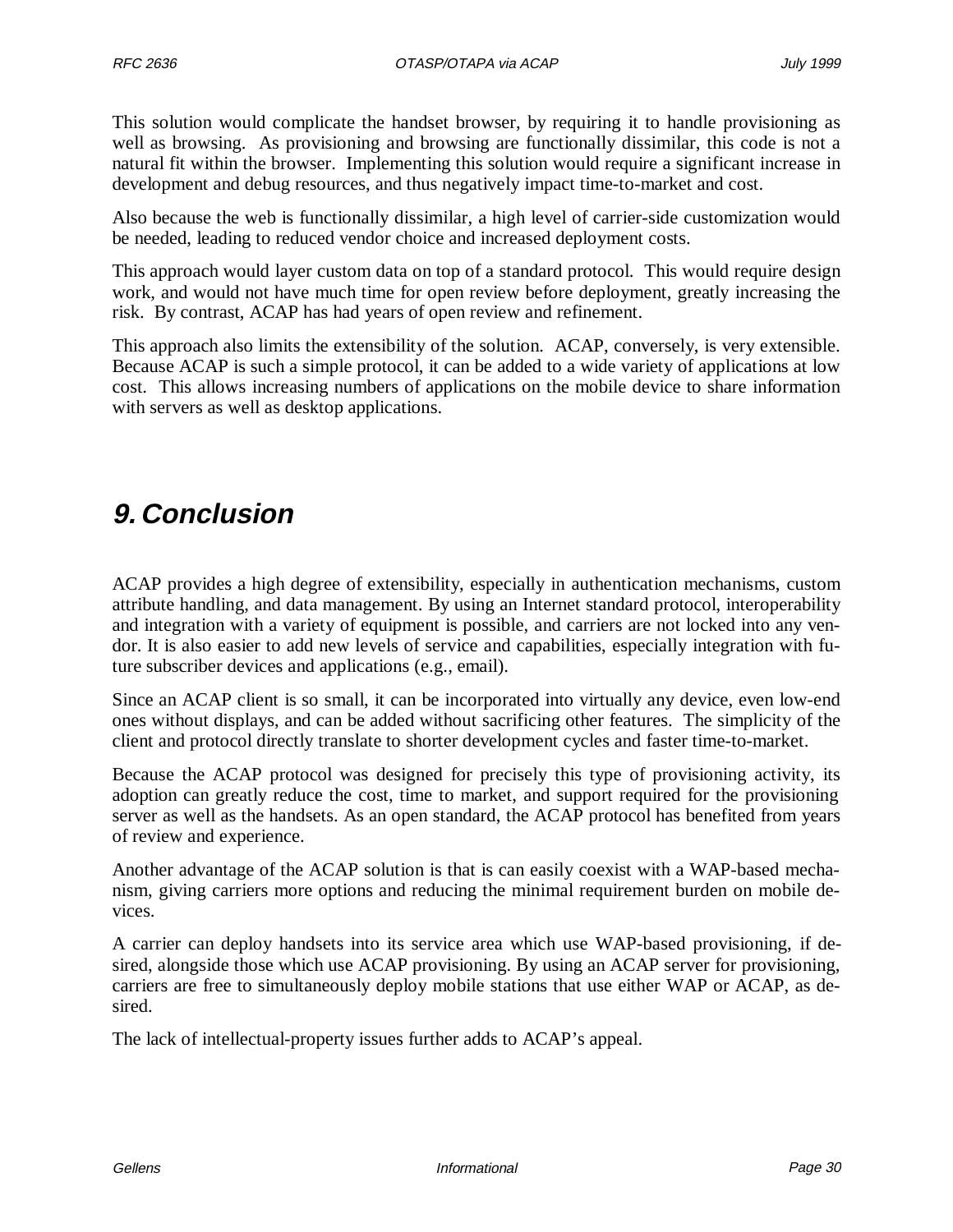# **10. References**

| [ACAP]       | Newman, C., and J. Myers, "ACAP -- Application Configuration Access<br>Protocol", RFC 2244, November 1997.                             |
|--------------|----------------------------------------------------------------------------------------------------------------------------------------|
| $[CRAM-MD5]$ | Klensin, J., Catoe, R., and P. Krumviede, "IMAP/POP AUTHorize Exten-<br>sion for Simple Challenge/Response", RFC 2195, September 1997. |
| [SASL]       | Myers, J., "Simple Authentication and Security Layer (SASL)", RFC<br>2222, October 1997.                                               |

# **11. Security Considerations**

Security is discussed in many sections of this document. In particular, the need and methods to guard against unauthorized updating of handsets, usurpation of newly-created accounts, compromise of handset security values, and disclosure of carrier proprietary data and handset parameters is covered.

# **12. Acknowledgments**

Jim Willkie and Marc Phillips contributed greatly to this document. Their help is very much appreciated.

# **13. Author's Address**

Randall Gellens +1 619 651 5115 QUALCOMM Incorporated randy@qualcomm.com 6455 Lusk Boulevard San Diego, CA 92121-2779